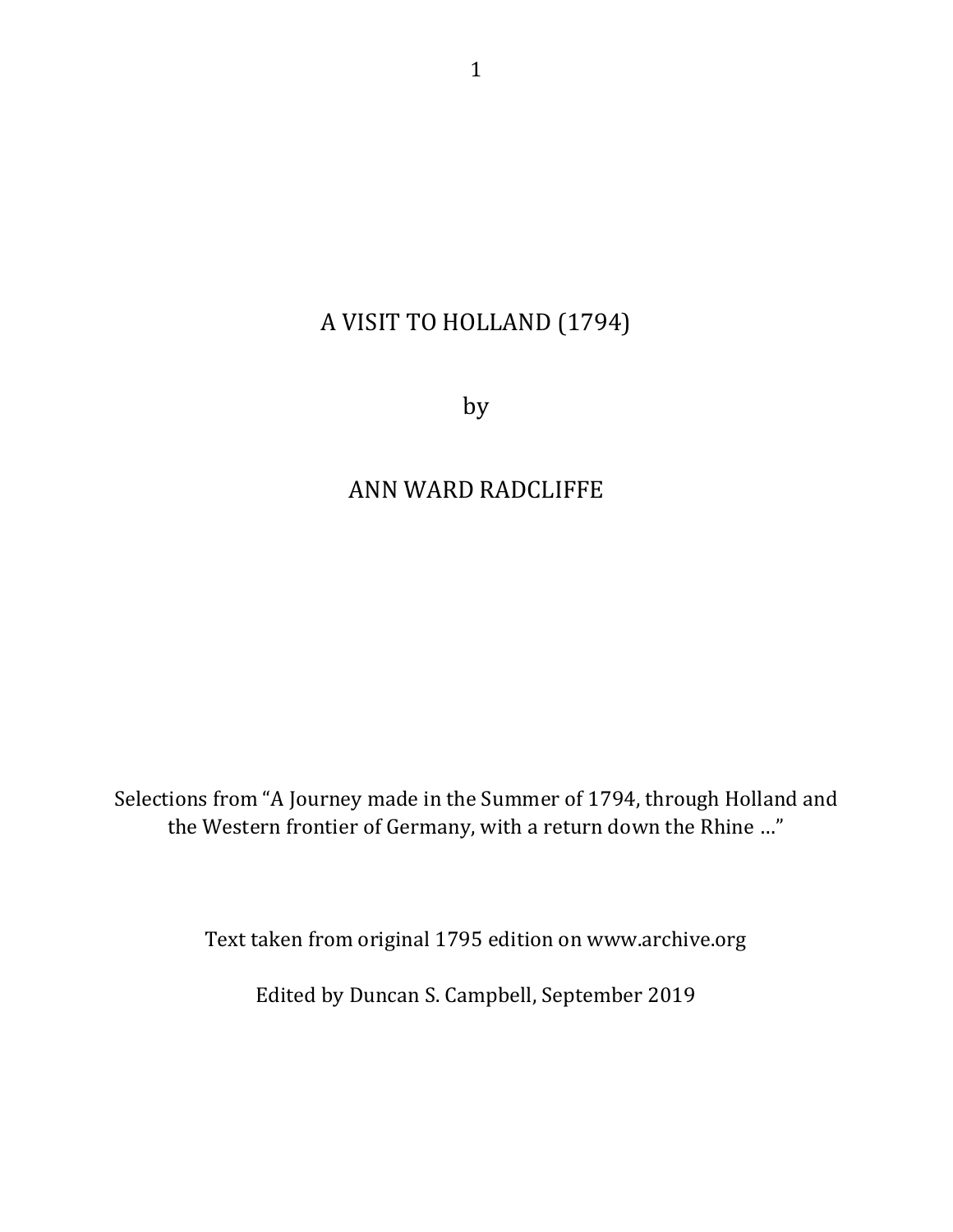### FOREWORD

=========

THE Author begs leave to observe, in explanation of the use made of the plural term in the following pages, that, her journey having been performed in the company of her nearest relative and friend, the account of it has been written so much from their mutual observation, that there would be a deception in permitting the book to appear, without some acknowledgement, which may distinguish it from works entirely her own. The title page would, therefore, have contained the joint names of her husband and herself, if this mode of appearing before the Public, besides being thought by that relative a greater acknowledgement than was due to his share of the work, had not seemed liable to the imputation of a design to attract attention by extraordinary novelty. It is, however, necessary to her own satisfaction, that some notice should be taken of this assistance. She may, therefore, be permitted to intrude a few more words, as to this subject, by saying, that where the economic and political conditions of countries are touched upon in the following work, the remarks are less her own than elsewhere.

With respect to the book itself, it is, of course, impossible, and would be degrading if it were not so, to prevent just censure by apologies; and unjust censure she has no reason, from her experience, to fear; but she will venture to defend a practice adopted in the following pages, that has been sometimes blamed for its apparent nationality, by writers of the most respectable authority. The references to England, which frequently occur during the foreign part of the tour, are made because it has seemed that one of the best modes of describing to any class of readers what they may not know, is by comparing it with what they do.

May 20, 1795.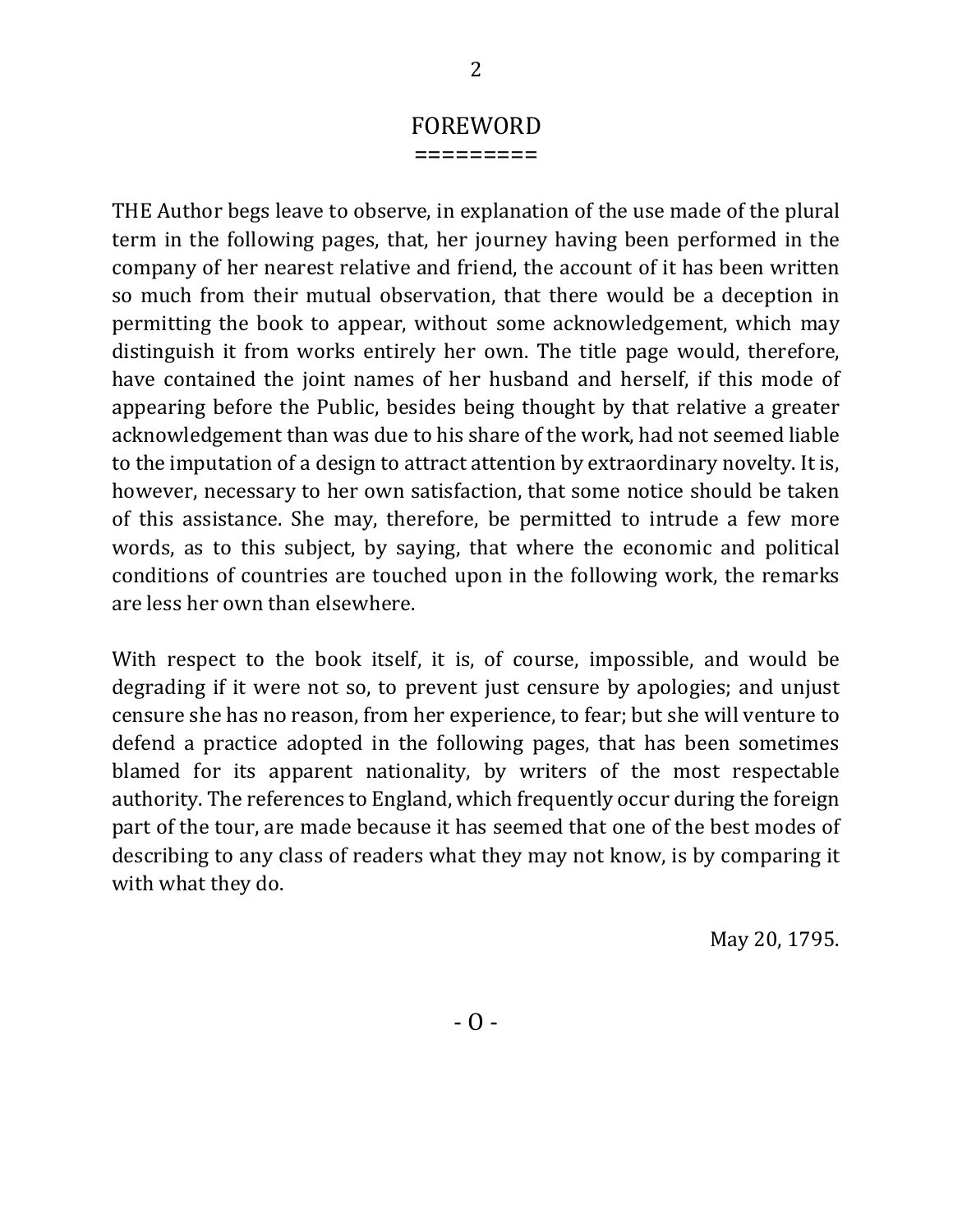## **HELVOETSLUYS**

=============

ABOUT twenty hours after our embarkation, at Harwich, and six after our first sight of the low-spread and barren coast of *Goree*, we reached this place, which is seated on one of many inlets, that carry the waters of the German Ocean through the southern part of the province of Holland. *Goree*, rendered an island by these encroachments of the sea, is always the first land expected by the seamen; or rather they look out for the lofty tower of its church, which, though several miles more distant than the shore, is visible when that cannot be discerned. The entrance of the water between the land, in a channel probably three leagues wide, soon after commences; and Helvoetsluys is then presently seen, with the masts of vessels rising above its low houses, amidst green embankments and pastures, that there begin to reward the care of excluding the sea.

The names of Dutch towns are in themselves expressive of the objects most interesting to a people, who, for opportunities of commerce, have increased their original and natural dangers, by admitting the water in some parts, while, for their homes and their lives, they must prevent it from encroaching upon others. *Dam, Sluice,* or *Dyke* occur in almost all their compounded titles. The sluice, which gives this town part of its name, is also its harbor; affording, perhaps, an outlet to the overflowings of the country behind, but filled at the entrance to the depth of more than eighty feet by the sea, with which it communicates. 

Upon the banks of this sluice, which are partly artificial, the town is built in one short street of small houses, inhabited chiefly by tradesmen and innkeepers. The dockyard bounds the sluice and the town, communicating with the former by gates, over which a small pivot bridge connects the two sides of the street. Each head of the pier, or harbor, has been extended beyond the land, for several yards by pile work, filled with earth and large stones, over which there is no pavement, that its condition may be constantly known. We stepped from the packet upon one of these, and, walking along the beams, that pass between the immense piles, saw how closely the interstices were filled, and how the earth and stones were again compacted by a strong kind of basket-work.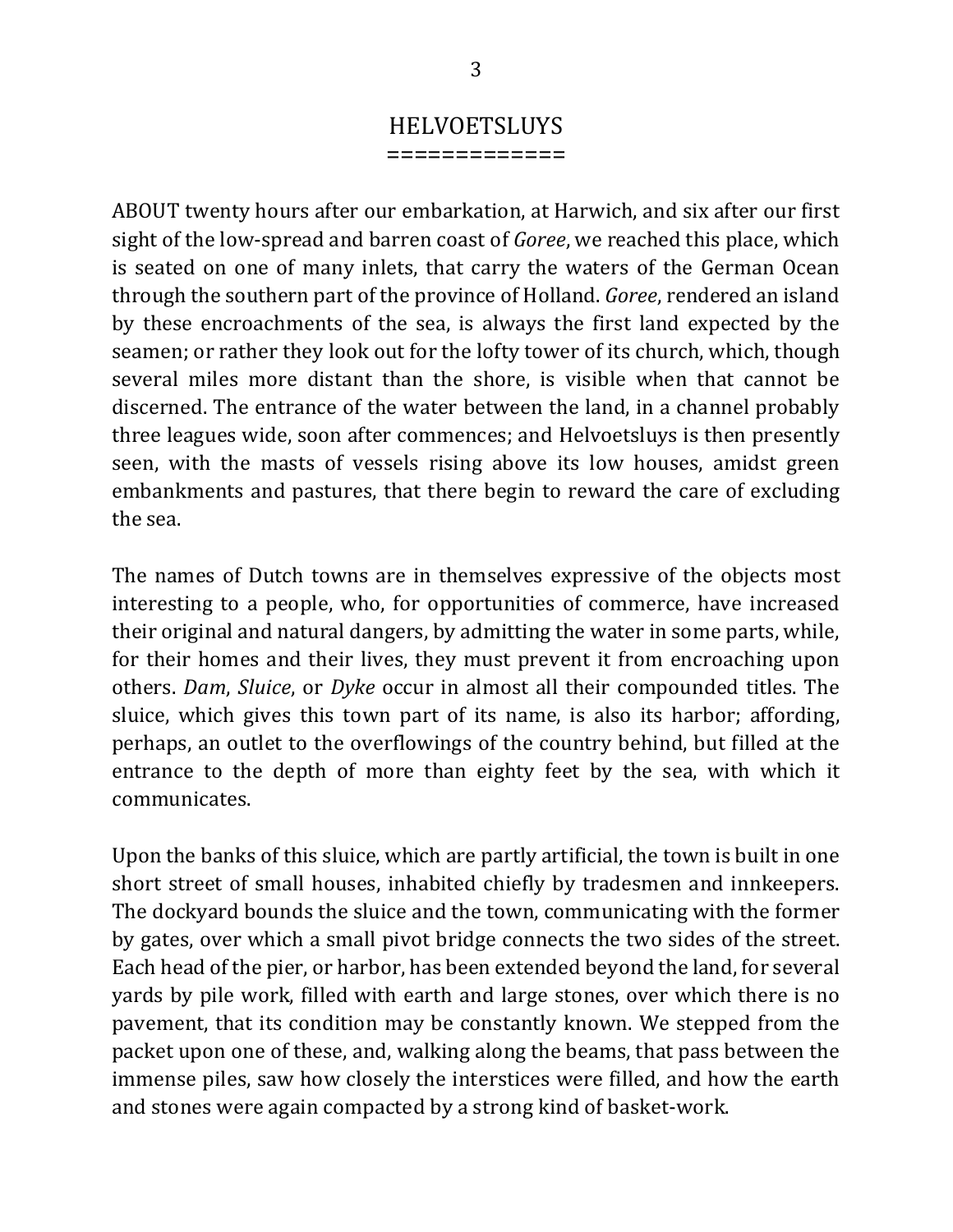The arrival of a packet is the chief incident known at Helvoetsluys; and, as ours entered the harbor about noon, and in fine weather, perhaps, a fourth part of the inhabitants were collected as spectators. Their appearance did not surprise us with all the novelty, which we had expected from the first sight of a foreign people. The Dutch seamen everywhere retain the national dress; but the other men of Helvoetsluys differ from Englishmen in their appearance chiefly by wearing coarser clothes, and by bringing their pipes with them into the street. Further on, several women were collected about their baskets of herbs, and their dress had some of the novelty, for which we were looking; they had hats of the size of a small Chinese umbrella, and almost as gaudily lined within; close, white jackets, with long flaps; short, colored petticoats, in the shape of a diving bell; yellow slippers, without quarters at the heel; and caps, that exactly fitted the head and concealed the hair, but which were ornamented at the temples by gold filigree clasps, twirling, like vine tendrils, over the cheeks of the wearer.

Our inn was kept by English people, but the furniture was entirely Dutch. Two beds, like cribs in a ship, were let into the wainscot; and we were told, that, in all the inns on our journey, we should seldom, or never, be shewn into a room, which had not a bed.

Helvoetsluys, it sufficiently appears, is a very inconsiderable place, as to its size and inhabitants. But it is not so in naval, or military estimation. It is distant about ten or twelve miles from the open sea, yet is nearly secure from attack on this side, because that part of the approach, which is deep enough for large vessels, is commanded by batteries on shore. It stands in the middle of an immense bay, large enough to contain all the navy of Holland, and has a dockyard and arsenal in the center of the fortifications. When we passed through it, six ships of the line and two frigates were lying in the dockyard, and two ships of the line and three frigates, under the command of an Admiral, in the bay.

The fortifications, we were assured upon good military authority, were in such repair, that not a sod was out of its place, and are strong enough to be defended by five thousand men against a hundred thousand, for five weeks. The sea water rises to a considerable height in a wide ditch, which surrounds them. We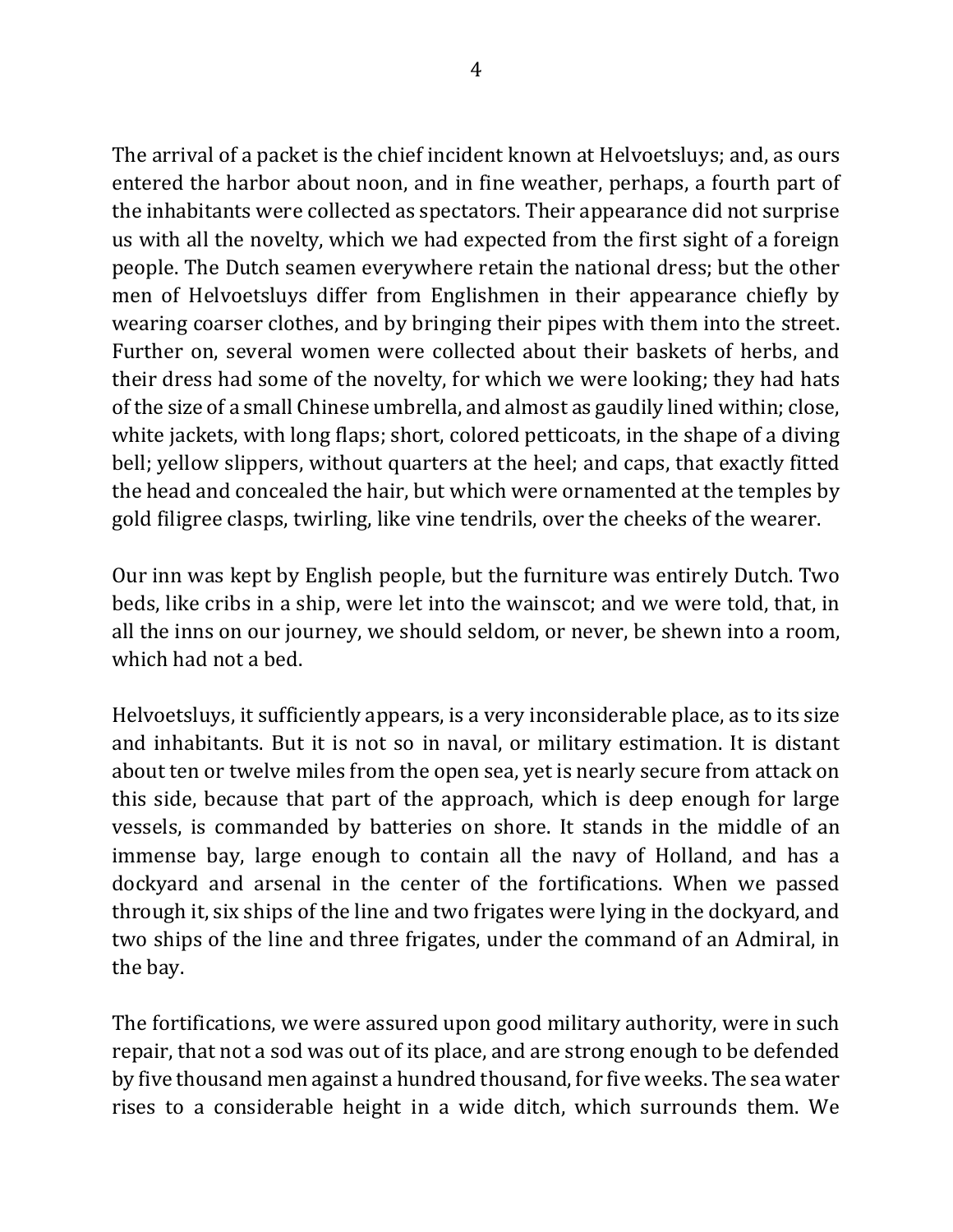omitted to copy an inscription, placed on one of the walls, which told the date of their completion; but this was probably about the year 1696, when the harbor was perfected. Though the dockyard can be only one of the dependencies upon that of Rotterdam, the largest ships of that jurisdiction are preserved here, on account of the convenient communication between the port and the sea.

Near this place may be observed, what we examined with more leisure upon our return, the ingenuity, utility and vastness of the embankments, opposed by the Dutch to the sea. From Helvoetsluys eastward, for many miles, the land is preserved from the sea only by an artificial mound of earth, against which the water heavily and often impetuously drives for admission into the sheltered plains below. The sea, at high water, is so much above the level of the ground, from which it is thus boldly separated, that one who stands on the land side of the embankment hears the water foaming, as if over his head. Yet the mound itself, which has stood for two centuries, at least, without repair, though with many renewals of the means, that protect it, is still unhurt and undiminished, and may yet see generations of those, whom it defends, rising and passing away, on one side, like the fluctuations of the tides, which assail and retire from it, on the other.

It is better, however, to describe than to praise. The mound, which appears to be throughout of the same height, as to the sea, is sometimes more and sometimes less raised above the fields; for, where the natural level of the land assists in resistance to the water, the Hollanders have, of course, availed themselves of it, to exert the less of their art and their labor. It is, perhaps, for the most part, thirty feet above the adjoining land. The width at top is enough to permit the passage of two carriages, and there is a sort of imperfect road along it. In its descent, the breadth increases so much, that it is not very difficult to walk down either side. We could not measure it, and may therefore be excused for relating how its size may be guessed.

On the land side, it is said to be strengthened by stone and timber, which we did not see, but which may be there, covered by earth and grass. Towards the sea, somewhat above and considerably below high-water mark, a strong matting of flags prevents the surge from carrying away the surface of the mound; and this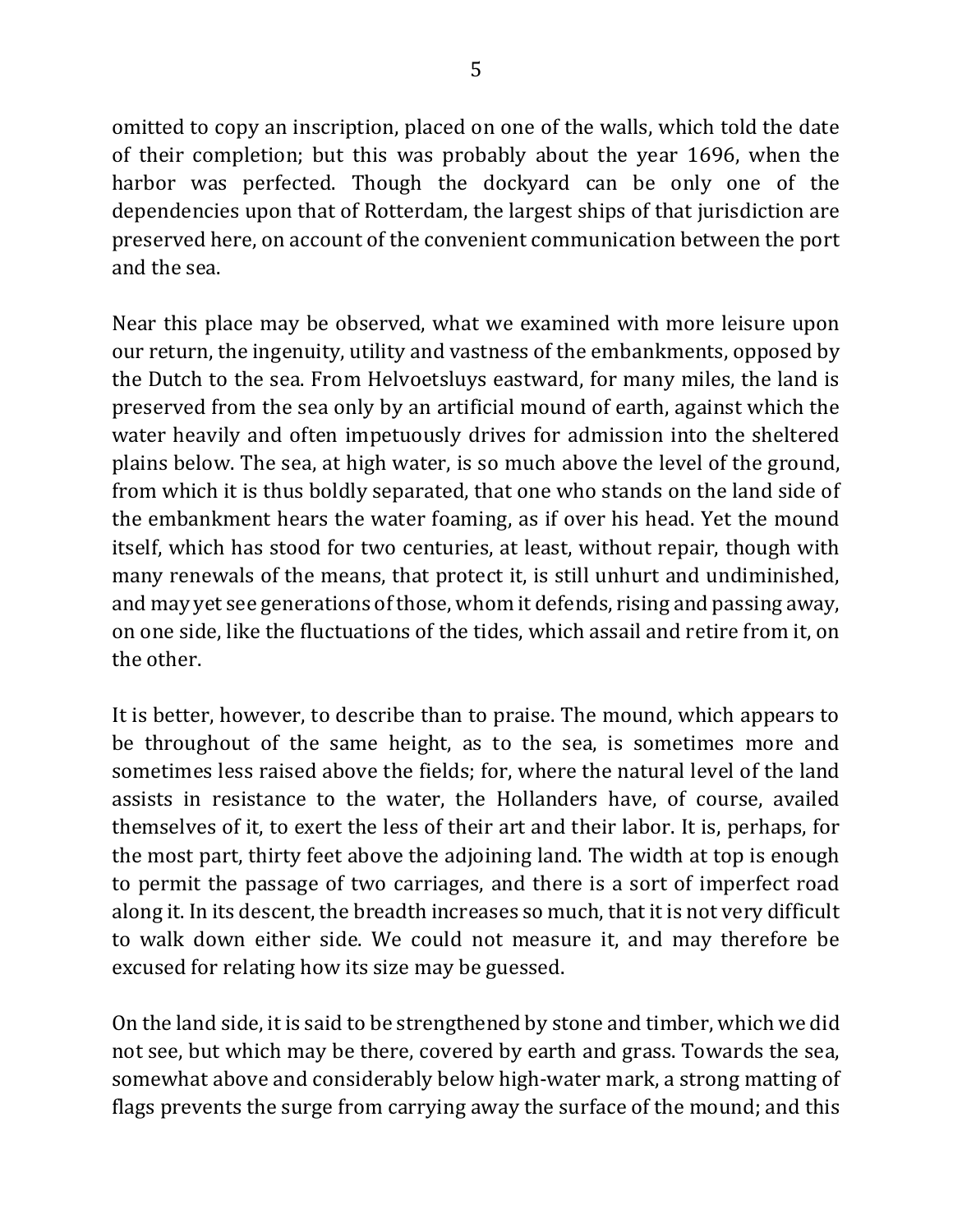is the defense which has so long preserved it. The matting is held to the shore by bandages of twisted flags, running horizontally, at the distance of three, or four yards from each other, and staked to the ground by strong wooden pins. As this matting is worn by every tide, a survey of it is frequently made, and many parts appear to have been just repaired. Further in the sea, it is held down by stones; above, there are posts at every forty yards, which are numbered, that the spot may be exactly described where repairs are necessary. The import for the maintenance of these banks amounts to nearly as much as the land-tax; and, as the land could not be possessed without it, this tax has the valuable character of being occasioned by no mismanagement, and of producing no discontent.

 $-$  O  $-$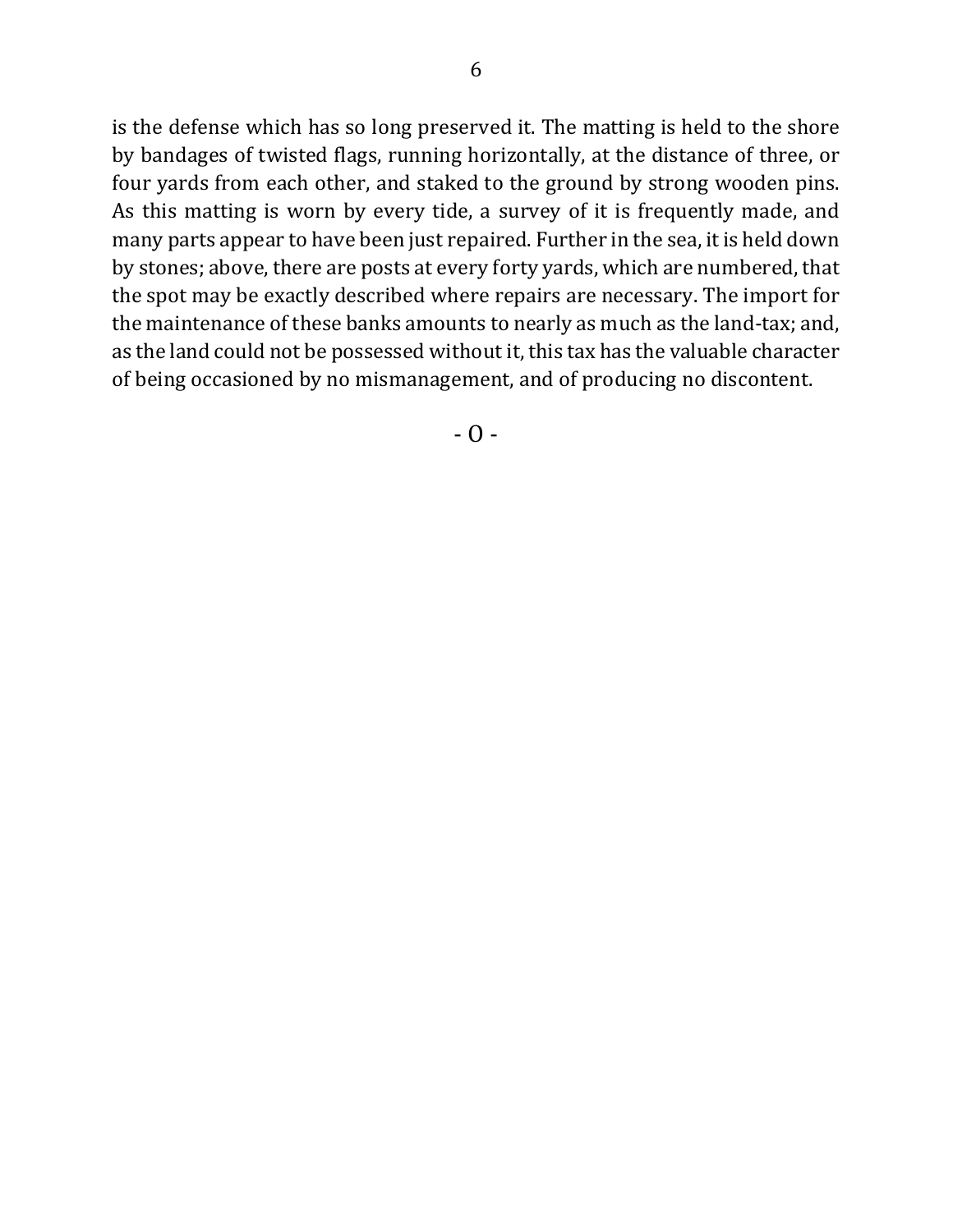# LEYDEN

======

THREE hours pleasant floating along a canal, adorned with frequent country houses, gardens, summer-houses and square balconies, or rather platforms, projecting over the water, within a hand's breadth of its level, brought us to this city, which was esteemed the second in Holland, before Rotterdam gained its present extent. Leyden is, however, so large, that a traveller is likely to have a walk of half a league to his inn; and those who arrive, as we did, at the time of the fair, may find the procession not very pleasant. We increased our difficulties by turning away from the dirt and incivility of what was called the bed inn, and did not afterwards find a better, though such, it seems, might have been had.

Having, at length, become contented with the worst, we went towards the fair, of which we had as yet seen only the crowd. The booths, being disposed under trees and along the borders of canals, made the whole appearance differ from that of an English fair, though not quite so much as we had expected. The stock of the shopkeepers makes a greater distinction. There were several booths filled with silversmiths' and jewellers' wares, to the amount of, probably, some thousand pounds each. Large French clocks in *or moulu<sup>1</sup>* and porcelain were among their stores. All the trades displayed the most valuable articles, that could be asked for in similar shops in large cities. We had the pleasure to fee great quantities of English goods, and there were English names over three, or four of the booths.

The Dutch dresses were now become so familiar to us, that the crowd seemed as remarkable for the number of other persons in it, as for the abundance of peasants in their holiday finery, which, it is pleasant to know, displays the ornamental relics of several generations, fashion having very little influence in Holland. The fair occupied about a fourth part of the town, which we soon left to see the remainder. Two streets, parallel to each other, run through its whole length, and include the few public halls of a University, which would scarcely be known to exist, if it had no more conspicuous objects than its buildings. The Dutch universities contain no endowed foundations; so that the professors,

 $10r$  moulu  $-$  finely ground gold-based amalgam used in gilding metals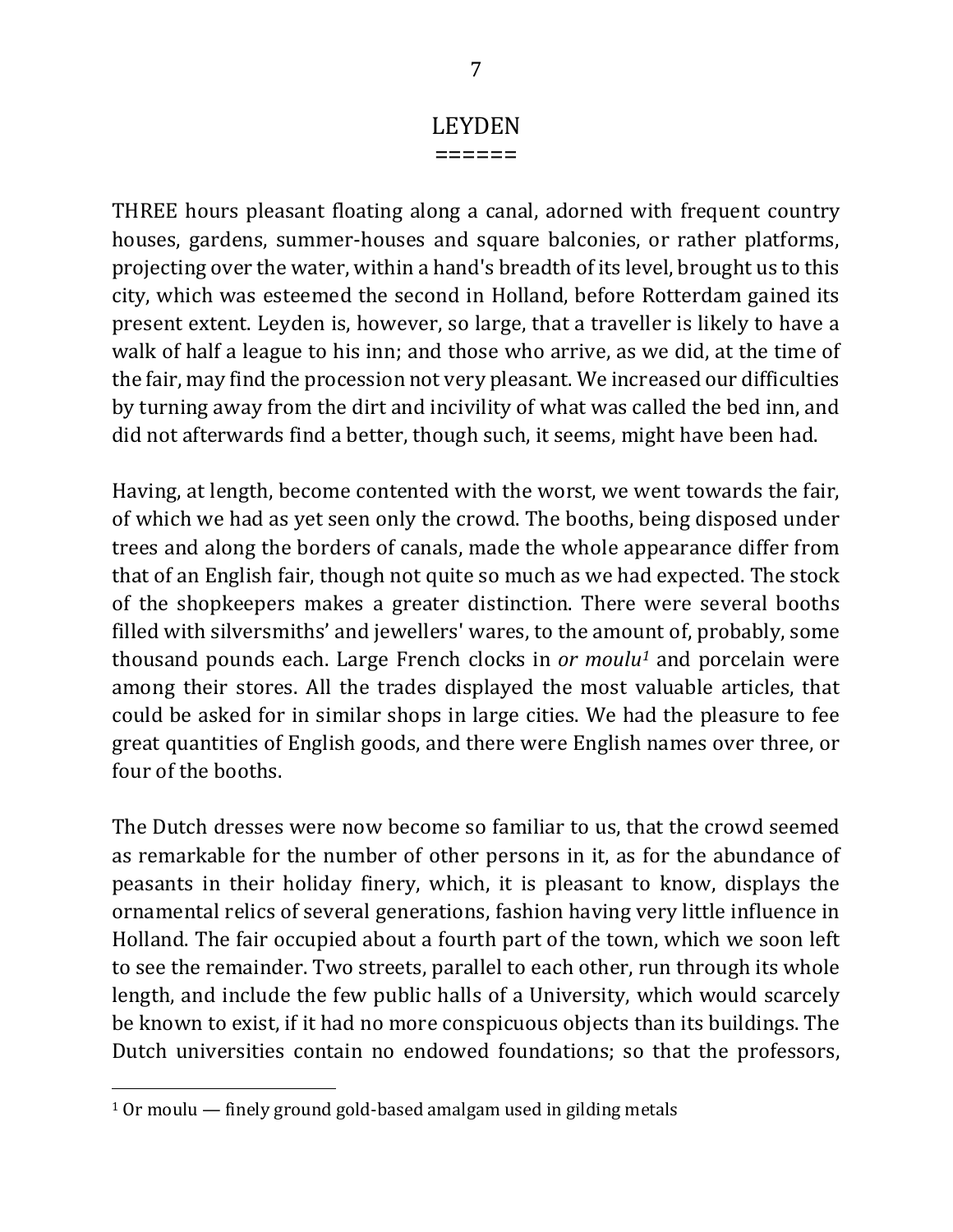who have their salaries from the States, live in private houses, and the students in lodgings. The academical dress is worn only in the schools, and by the professors. The library, to which Joseph Scaliger<sup>2</sup> was a benefactor, is open only once in a week, and then for no more than two hours. It is the constant policy of the Dutch government, to make strangers leave as much money as possible behind them; and Leyden was once so greatly the resort of foreigners, that it was thought important not to let them read for nothing what they must otherwise be obliged to buy. The University is, of course, declining much, under this commercial wisdom of the magistrates.

There are students, however, of many nations and religions, no oaths being imposed, except upon the professors. Physic and botany especially are said to be cultivated here with much success; and there is a garden, to which not only individuals, but the East India Company, industriously contribute foreign plants. The salaries of the professors, who receive, besides, fees from the students, are nearly two hundred pounds a-year. The government of the University is in the Rector, who is chosen out of three persons returned by the Senate to the States; the Senate consists of the professors; and, on extraordinary occasions, the Senate and Rector are directed by Curators, who are the agents for the States.

The chief street in the town is of the crescent form, so that, with more public buildings, it would be a miniature resemblance of High-street, Oxford. The townhouse is built with many spires, and with almost Chinese lightness. We did not see the interior of this, or, indeed, of any other public buildings; for, in the morning, when curiosity was to be indulged, our fastidiousness as to the inns returned, and induced us to take a passage for Haerlem. The MSS. [manuscripts, Ed.] of the Dutch version of the Bible, which are known to be deposited here, could not have been shewn, being opened only once in three years, when the Deputies of the Synod and States attend; but we might have seen, in the townhouse, some curious testimonies of the hardships and perseverance of the inhabitants, during the celebrated blockade of five months, in 1574, in consideration of which the University was founded.

 $2$  Joseph Scaliger  $-1540-1609$ , French scholar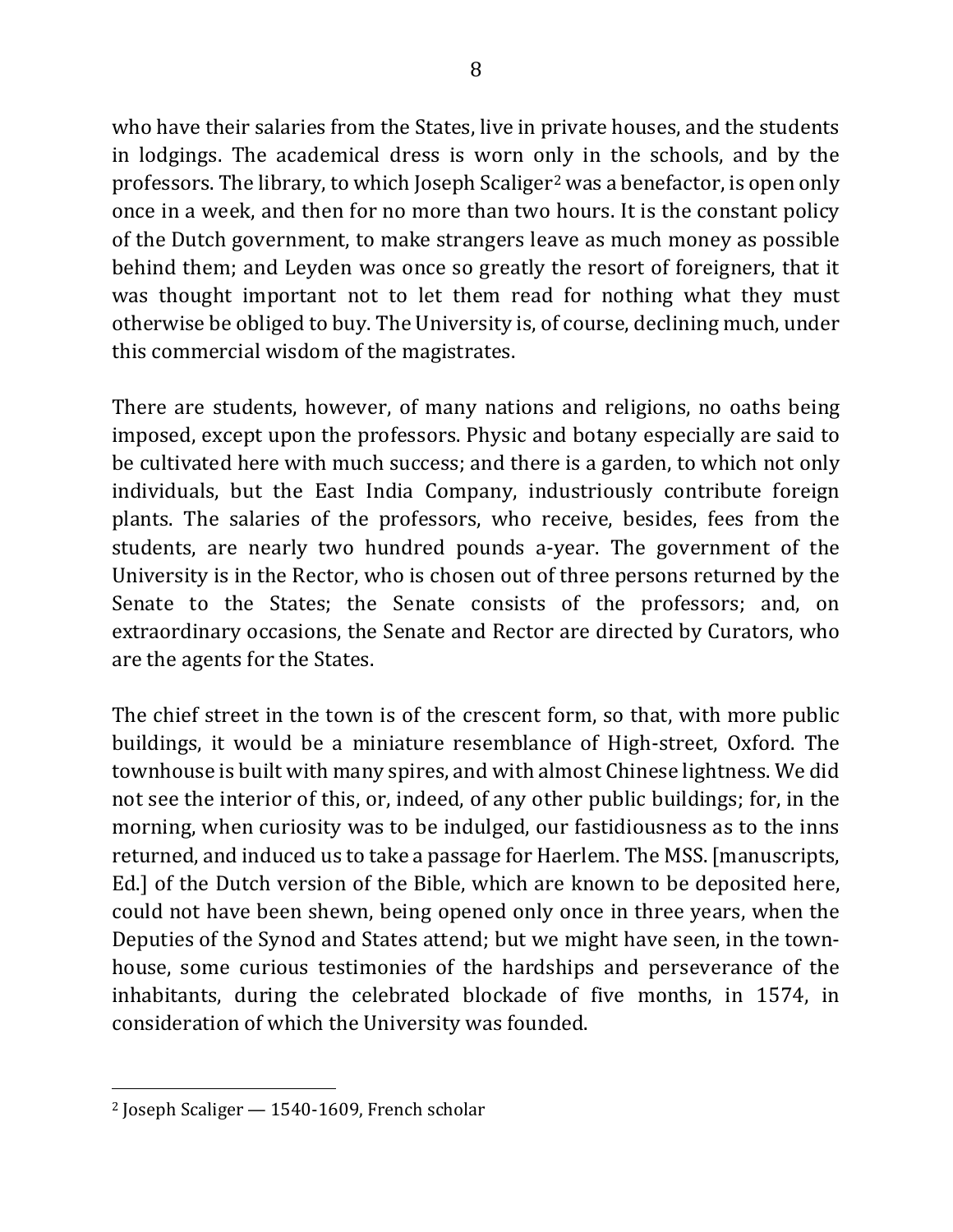After viewing some well-filled booksellers' shops, and one wide street of magnificent houses, we again made half the circuit of this extensive city, in the way to the *trechtschuyt*<sup>3</sup> for [Haerlem.]

 $-$  O  $-$ 

<sup>&</sup>lt;sup>3</sup> Trechtschuyt — modern *trekschuit*; type of slow passenger barge formerly used on canals and rivers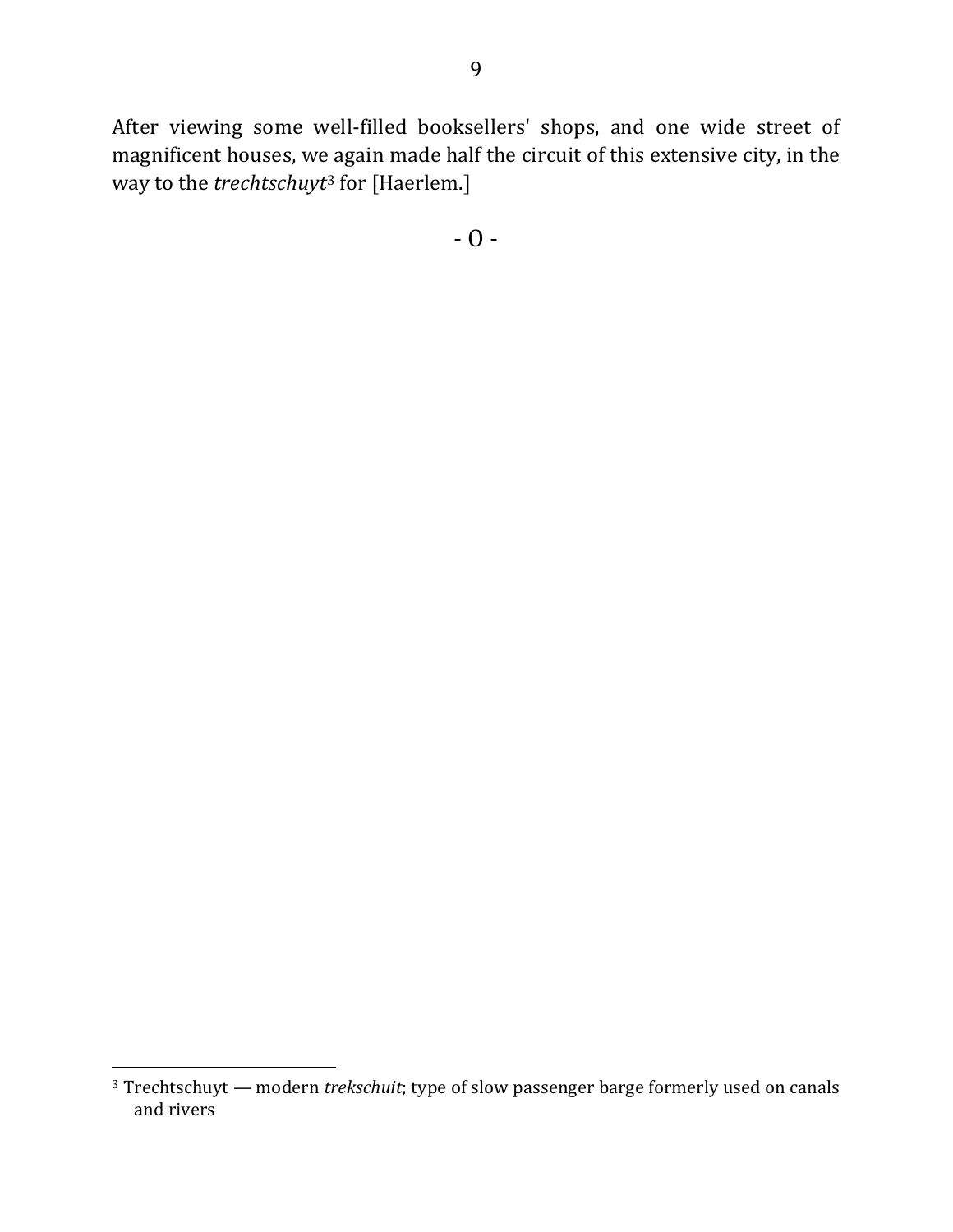#### AMSTERDAM

==========

THE voyage between Haerlem and this place is less pleasant, with respect to the country, than many of the other trips, but more gratifying to curiosity. For great part of the way, the canal passes between the lake, called Haerlemer Maer, and a large branch of the Zuyder Zee, $4$  called the River Y. In one place, the neck of land, which separates these two waters, is so thin, that a canal cannot be drawn through it; and, near this, there is a village, where passengers leave their first boat, another waiting for them at the renewal of the canal, within a quarter of a mile. Here, as upon other occasions of the same sort, nearly as much is paid for the carriage of two or three trunks between the boats, as for the whole voyage; and there is an *Ordonnatie* [ordinance, Ed.] to authorize the price; for the Magistrates have considered, that those, who have much baggage, are probably foreigners, and may be thus made to support many of the natives. The Dutch themselves put their linen into a velvet bag, called a *Rysack* [modern] *rugzak* - rucksack, backpack, Ed.], and for this accordingly no charge is made.

The Half Wegen Sluice is the name of this separation between two vast waters, both of which have gained considerably upon their shores, and, if united, would be irresistible. At the narrowed part, it consists of pile-work and masonry, to the thickness of probably forty feet. On this spot the spectator has, on his left hand, the Y, which, though called a river, is an immense inundation of the Zuyder Zee, and would probably carry a small vessel, without interruption, into the German ocean. On the other hand, is the Haerlem lake, about twelve miles long and nine broad, on which, during the siege of Haerlem, the Dutch and Spaniards maintained fleets, and fought battles. Extending as far as Leyden, there is a passage upon it from that city to Amsterdam, much shorter than by the canal, but held to be dangerous. Before the year 1657, there was, however, no other way, and it was probably the loss of the Prince of Bohemia and the danger of his dethroned father upon the lake, that instigated the making of the canal. 

 $4$  Zuyder Zee  $-$  Large, shallow bay in northern Holland, mostly reclaimed from the sea during the 20th century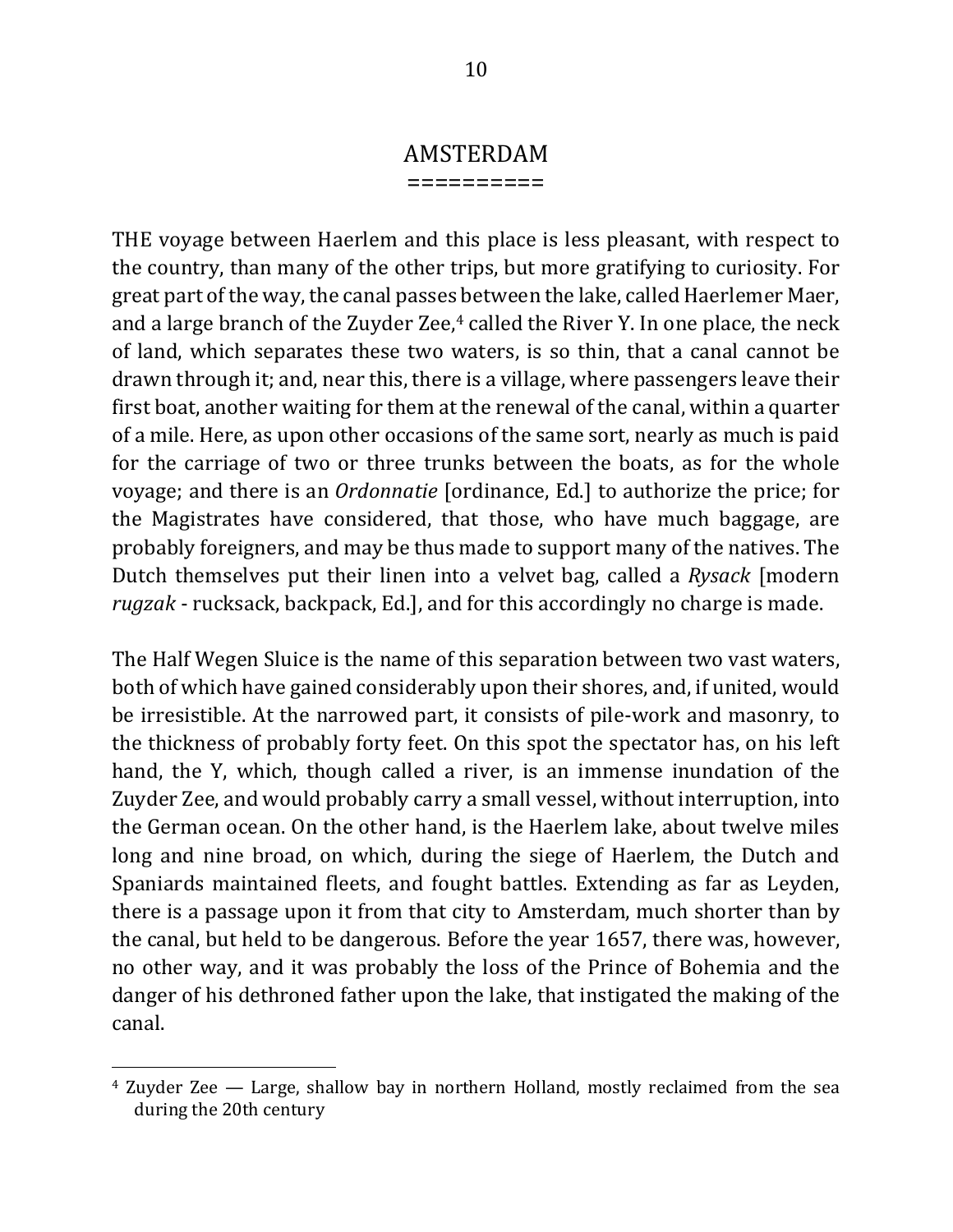This sluice is one of several valuable posts, by which Amsterdam may be defended against a powerful army, and was an important station, during the approach of the Duke of BRUNSWICK in 1787, when this city was the last, which surrendered. All the roads being formed upon dikes, or embankments, may be defended by batteries, which can be attacked only by narrow columns and in front. The Half Wegen Sluice was, however, easily taken by the Duke of BRUNSWICK, his opponents having neglected to place gun-boats on the Haerlem lake, over which he carried eight hundred men in thirty boats, and surprised the Dutch before day-break, on the morning of the first of October. This was one of his real assaults, but there were all together eleven made on that day, and, on the next, the city proposed to surrender.

Beyond the sluice, the canal passes several breaches, made by inundations of the Y, and not capable of being drained, or repaired. In these places the canal is separated from the inundations either by piles, or floating planks. None of the breaches were made within the memory of the present generation, yet the boatmen have learned to speak of them with horror.

There is nothing magnificent, or grand, in the approach to Amsterdam, or the prospect of the city. The sails of above a hundred windmills, moving on all fides, seem more conspicuous than the public buildings of this celebrated capital.

The *trechtschuyt* having stopped on the outside of the gate, we waited for one of the public coaches, which are always to be had by sending to a livery stable, but do not stand in the street for fares. It cost half-a-crown for a drive of about two miles into the city; the regulated price is a guilder, or twenty-pence. Our direction was to the Doolen; but the driver chose to take us to another inn, in the same street, which we did not discover to be otherwise called, till we had become satisfied with it.

Nearly all the chief thoroughfares of Amsterdam are narrow, but the carriages are neither so numerous as in other places of the same size, nor suffered to be driven with the same speed; so that, though there is no raised pavement, foot passengers are as safe as elsewhere. There are broad terraces to the streets over the two chief canals, but these are sometimes encumbered by workshops,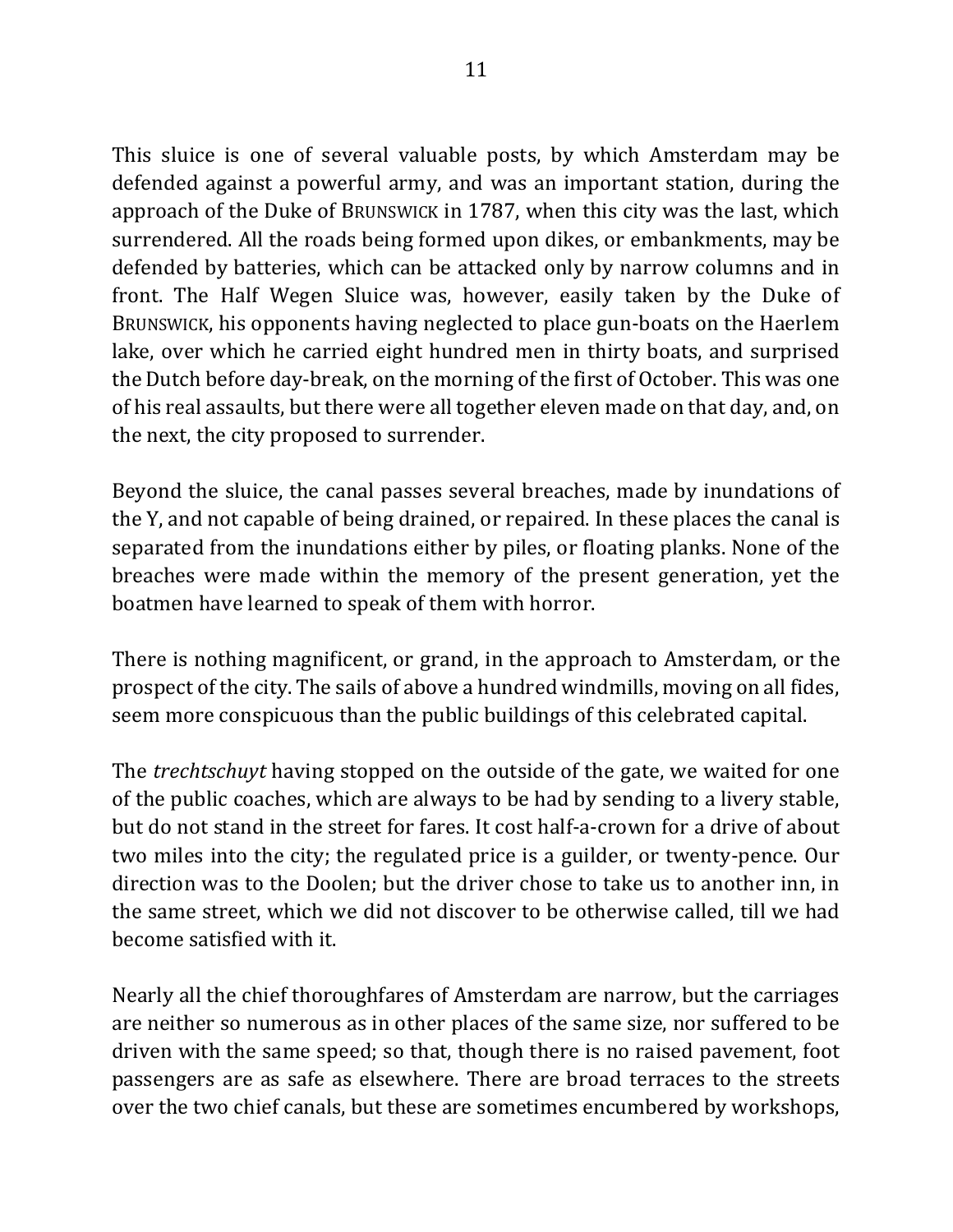placed immediately over the water, between which and the houses the owners maintain an intercourse of packages and planks, with very little care about the freedom of the passage. This, indeed, may be constantly observed of the Dutch: they will never, either in their societies, or their business, employ their time, for a moment, in gratifying the little malice, or shewing the little envy, or assuming the little triumphs, which fill so much of life with unnecessary miseries; but they will seldom step one inch out of their way, or surrender one moment of their time, to save those, whom they do not know, from any inconvenience. A Dutchman, throwing cheeses into his warehouse, or drawing iron along the pathway, will not stop, while a lady, or an infirm person passes, unless he perceives somebody inclined to protect them; a warehouseman trundling a cask, or a woman in the favourite occupation of throwing water upon her windows, will leave it entirely to the passengers to take care of their limbs, or their clothes.

The canals themselves, which are the ornaments of other Dutch cities, are, for the most part, the nuisances of Amsterdam. Many of them are entirely stagnant, and, though deep, are so laden with filth, that, on a hot day, the feculence [presence of waste matter, Ed.] seems pestilential. Our windows opened upon two, but the scent very soon made us willing to relinquish the prospect. The bottoms are so muddy, that a boat-hook, drawn up, perhaps, through twelve feet of water, leaves a circle of slime at the top, which is not lost for many minutes. It is not unusual to see boats, laden with this mud, passing during midday, under the windows of the most opulent traders; and the fetid cargoes never disturb the intense studies of the counting-houses within.

After this distaste of the streets and canals of Amsterdam, it was a sort of duty to see, what is the glory of the city, the interior of the Stadthouse [town hall, Ed.]; but we lost this spectacle, by a negligence of that severe punctuality, in which the Dutch might be usefully imitated throughout the world. Our friends had obtained for us a ticket of admission at ten; we called upon them about half an hour afterwards; but, as the ride from their house would have required ten minutes more, the time of this ticket was thought to be elapsed. We would not accept one, which was offered to be obtained for another day, being unwilling to render it possible, that those, who were loading us with the sincerest civilities, should witness another apparent instance of inattention.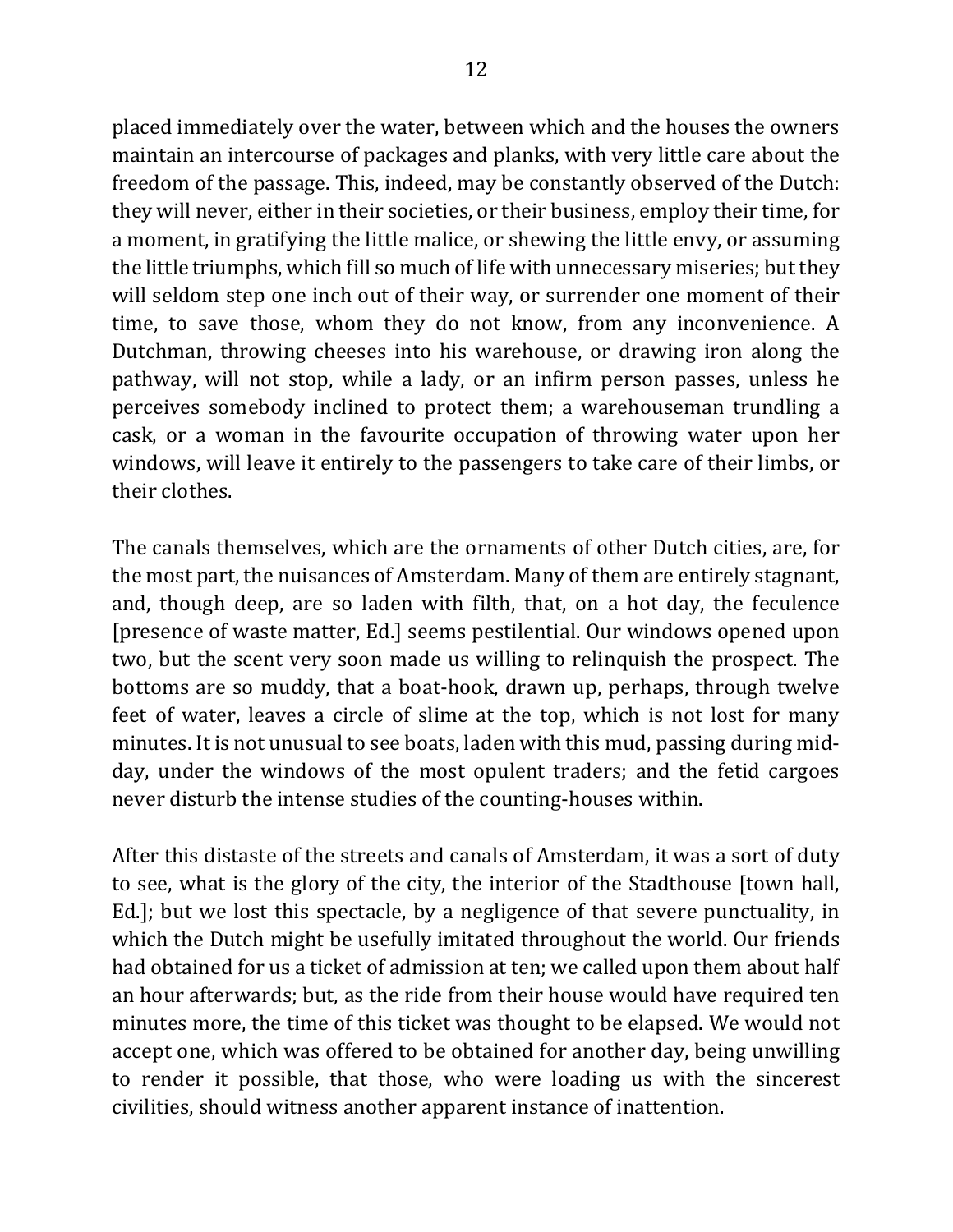The Stadthouse, as to its exterior, is a plain stone building, attracting attention chiefly from its length, solidity and height. The front is a hundred and eight paces long. It has no large gate, but several small ones, and few statues, that would be observed, except one of Atlas on the top. The tales, as to the expense of the building, are inexhaustible. The foundation alone, which is entirely of piles, is said to have cost a million of guilders, or nearly ninety thousand pounds, and the whole edifice treble that sum. Its contents, the stock of the celebrated Bank, are estimated at various amounts, of which we will not repeat the lowest.

The Exchange is a humble building, and not convenient of access. The Post Office is well situated, upon a broad terrace, near the Stadthouse, and seems to be properly laid out for its use.

None of the churches are conspicuous for their structure; but the regulation, with respect to their ministers, should be more known. Two are assigned to each, and all throughout the city have equal and respectable salaries.

At a distance from the Exchange are some magnificent streets, raised on the banks of canals, nearly equalling those of the Hague for the grandeur of houses, and much exceeding in length the best of Leyden and Haerlem. These are the streets, which must give a stranger an opinion of the wealth of the city, while the Port, and that alone, can display the extensiveness of its commerce. The shops and the preparations for traffic in the interior have a mean appearance to those, who try them by the standard of London conveniences and elegance.

The best method of seeing the Port is to pass down it in a boat to some of the many towns, that skirt the Zuyder Zee. One convenience, easy to be had everywhere, is immediately visible from the quays. Small platforms of planks supported by piles project from the shore between the vessels, which are disposed with their heads towards the sides of these little bridges; the furthest has thus a communication with the quay, and, if the cargo is not of very heavy articles, may be unladen at the same time with the others. The port is so wide, that, though both sides are thronged with shipping, the channel in the middle is, at least, as broad as the Thames at London Bridge; but the harbour does not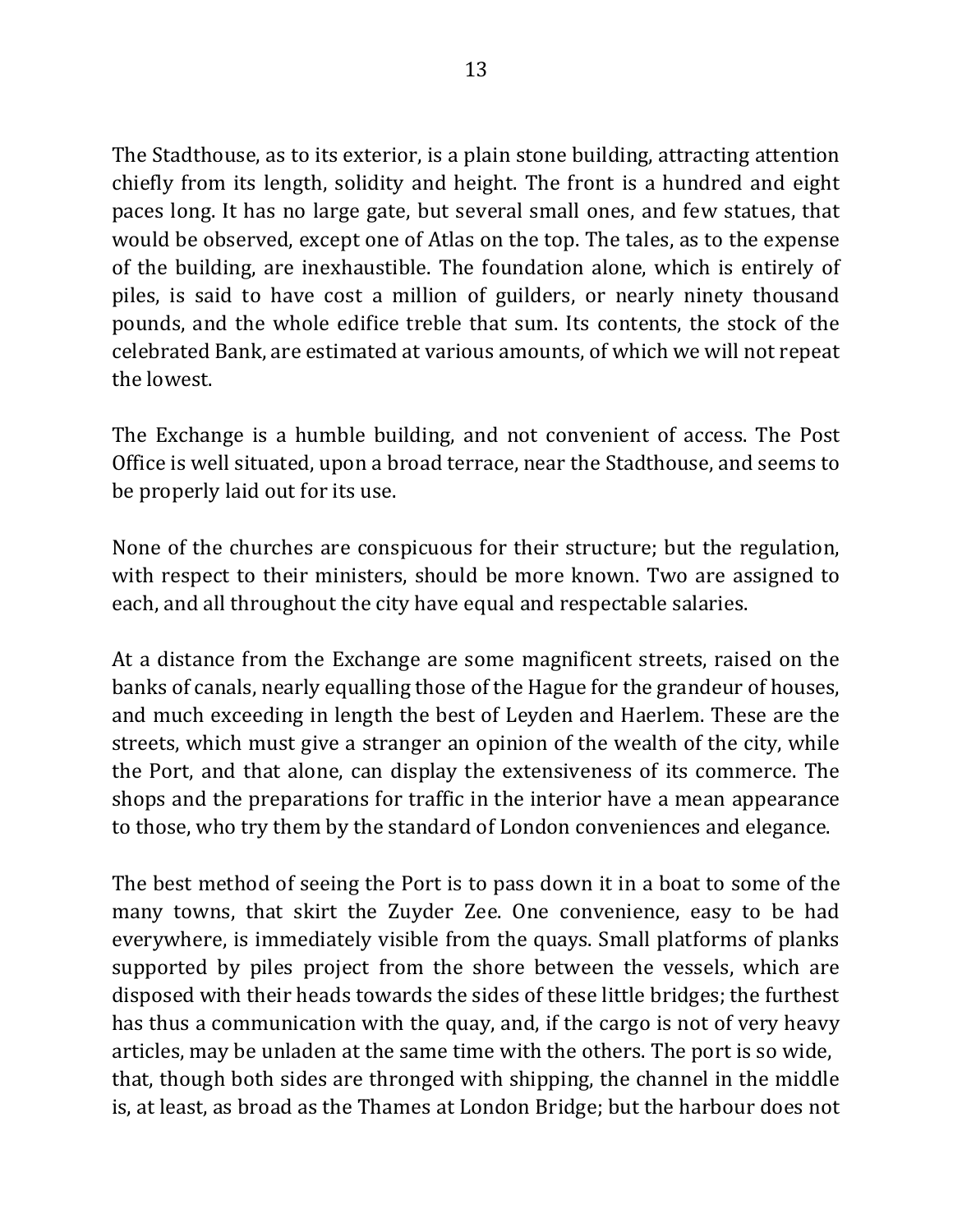extend to more than half the length of the Pool at London, and seems to contain about half the number of vessels. The form of the port is, however, much more advantageous for a display of shipping, which may be here seen nearly at one glance in a fine bay of the Zuyder.

After a sail of about an hour, we landed at Saardam, a village celebrated for the Dockyards, which supply Amsterdam with nearly all its fleets. A short channel carries vessels of the greatest burthen from Saardam to the Zuyder Zee, which the founders of the place took care not to approach too nearly; and the terrace at the end of this channel is prepared for the reception of cannon, that must easily defend it from any attack by sea. Though the neighbourhood of a dockyard might be supposed a sufficient antidote to cleanliness, the neatness of this little town renders it a spectacle even to the Dutch themselves. The streets are so carefully swept, that a piece of orange peel would be noticed upon the pavement, and the houses are washed and painted to the highest polish of nicety. Those, who are here in a morning, or at night, may probably see how many dirty operations are endured for the sake of this excessive cleanliness.

We were shewn nearly round the place, and, of course, to the cottage, in which the indefatigable Peter the First of Russia resided, when he was a workman in the dockyard. It is a tenement of two rooms, standing in a part of the village, so very mean, that the alleys near it are not cleaner, than those of other places. An old woman lives in the cottage, and subsists chiefly by shewing it to visitors, amongst whom have been the present Grand Duke and Duchess of Russia; for the Court of Petersburgh [Saint Petersburg, Ed.] acknowledge it to have been the residence of Peter, and have struck a medal in commemoration of so truly honourable a palace. The old woman has received one of these medals from the present Empress, together with a grant of a small annuity to encourage her care of the cottage.

We passed an agreeable afternoon, at an inn on the terrace, from whence pleasure vessels and passage boats were continually departing for Amsterdam, and had a smart fail, on our return, during a cloudy and somewhat a stormy sunset. The approach to Amsterdam, on this side, is as grand as that from Haerlem is mean, half the circuit of the city, and all its spires, being visible at once over the crowded harbour. The great church of Haerlem is also seen at a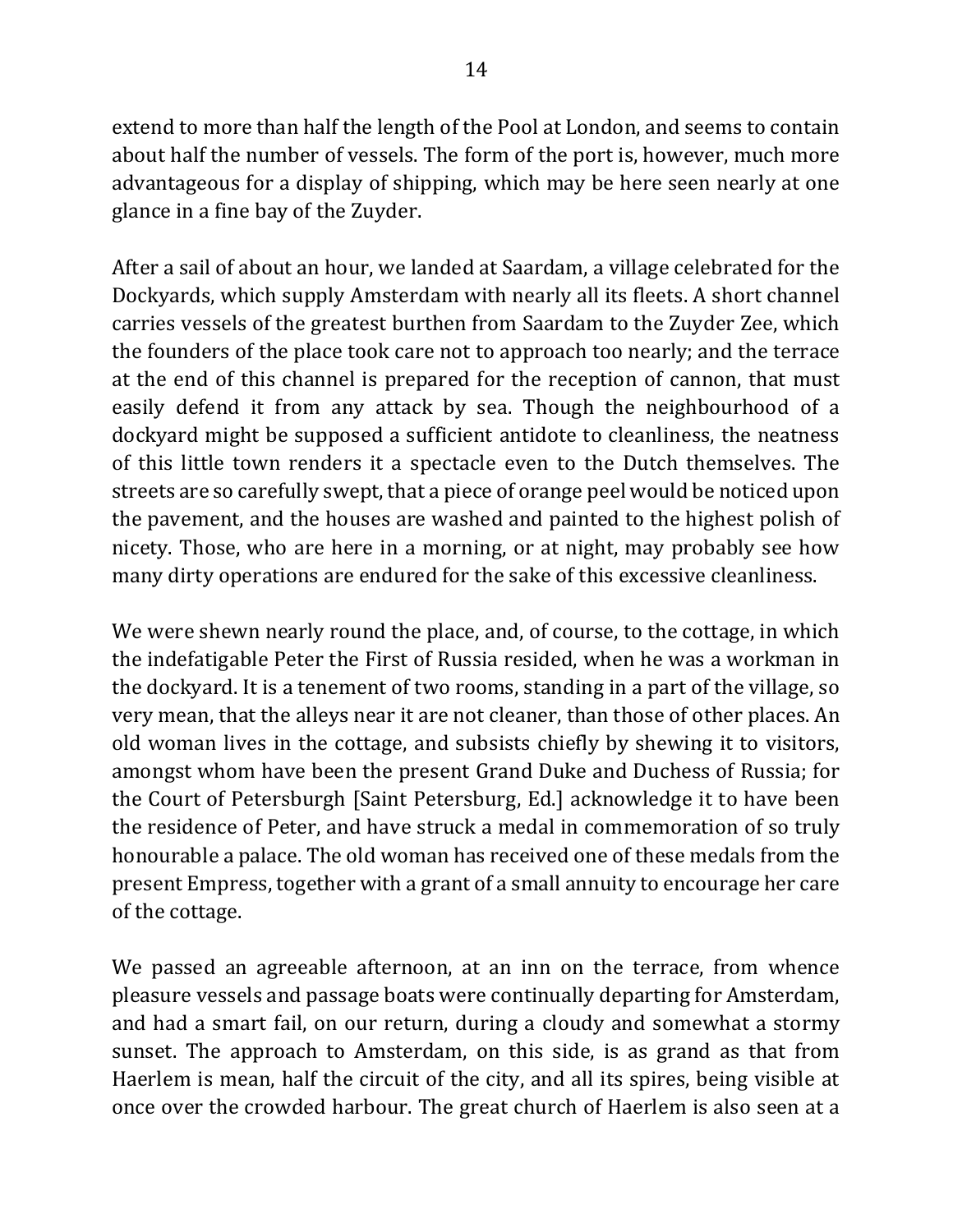small distance, on the right. The Amstel, a wide river, which flows through the city into the harbour, fills nearly all the canals, and is itself capable of receiving ships of considerable burthen: one of the bridges over it, and a terrace beyond, are among the few pleasant walks enjoyed by the inhabitants. The Admiralty, an immense building, in the interior of which is the dockyard, stands on this terrace, or quay; and the East India Company have their magazine here, instead of the interior of the city, where it would be benevolence to let its perfume counteract the noxiousness of the canals.

The government of Amsterdam is said to collect by taxes, rents and dues of various sorts, more than an English million and a half annually; and, though a great part of this sum is afterwards paid to the use of the whole Republic, the power of collecting and distributing it must give considerable consequence to the magistrates. The Senate, which has this power, consists of thirty-six members, who retain their seats during life, and were formerly chosen by the whole body of burghers; but, about two centuries ago, this privilege was surrendered to the Senate itself, who have ever since filled up the vacancies in their number by a majority of their own voices. The Échevins who form the court of justice, are here chosen by the burghers out of a double number, nominated by the Senate: in the other cities, the Stadtholder [city official, Ed.], and not the burghers, makes this choice.

It is obvious, that when the City Senates, which return the Provincial States, and, through them, the States General, were themselves elected by the burghers, the legislature of the United Provinces had a character entirely representative; and, at present, a respect for public opinion is said to have considerable influence in directing the choice of the Senates.

The province of Holland, of which this city is the most important part, is supposed to contain 800,000 persons, who pay taxes to the amount of twentyfour millions of guilders, or two millions sterling, forming an average of two pounds ten millings per person. In estimating the real taxation of a people, it is, however, necessary to consider the proportion of their consumption to their imports; for the duties, advanced upon imported articles, are not ultimately and finally paid till these are consumed. The frugal habits of the Dutch permit them to retain but a small part of the expensive commodities, which they collect; and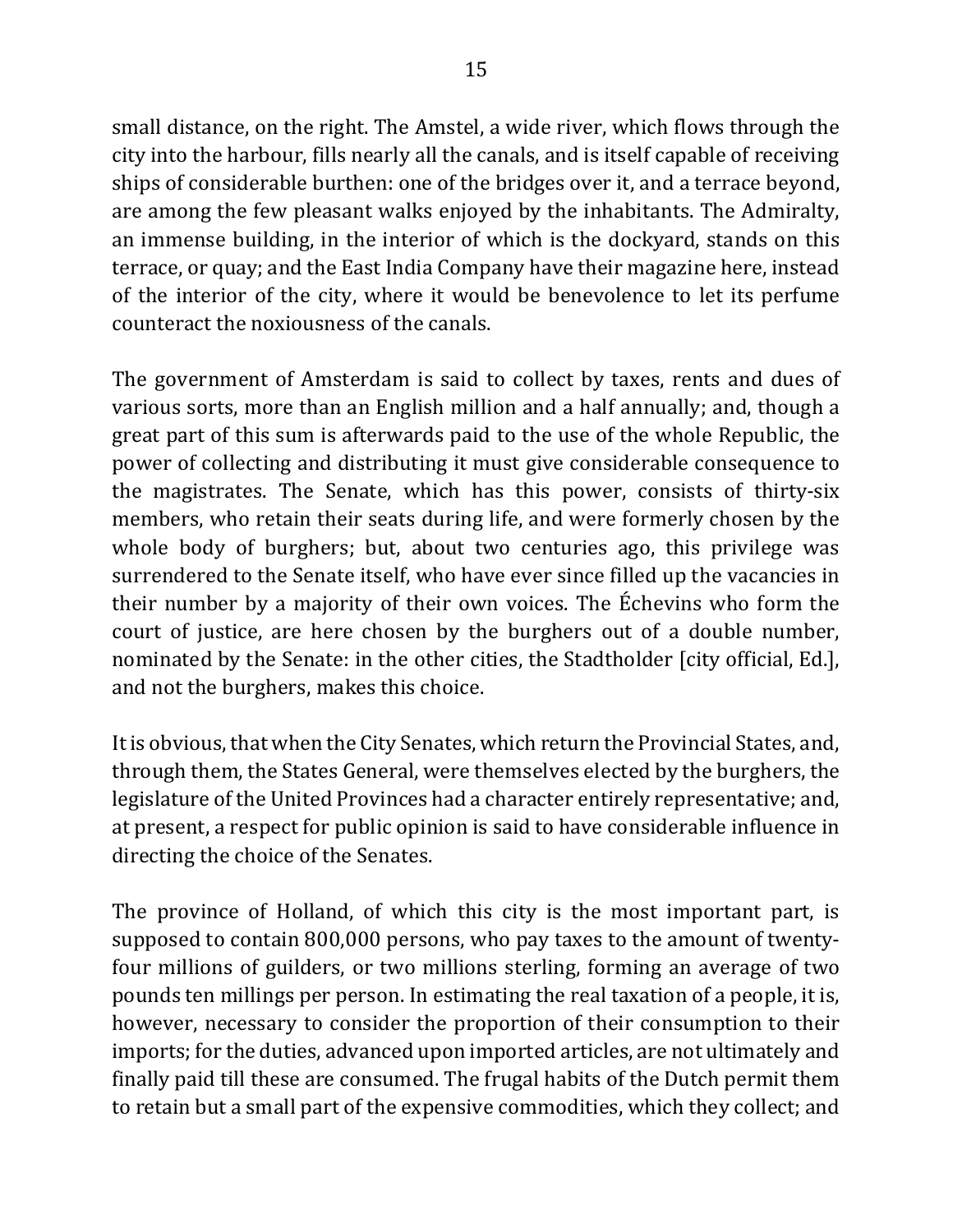the foreigners, to whom they are resold, pay, therefore, a large share of the taxation, which would be so enormous, if it was confined to the inhabitants. Among the taxes, really paid by themselves, are the following;  $-$  a land-tax of about four shillings and nine pence per acre; a sale-tax of eight per cent, upon horses, one and a quarter per cent, upon other movables, and two and an half per cent, upon land and buildings; a tax upon inheritances out of the direct line, varying from two and an half to eleven per cent; two per cent, upon every man's income; an excise of three pounds per hogshead upon wine, and a charge of two per cent, upon all public offices. The latter tax is not quite so popular here as in other countries, because many of these offices are actually purchased, the holders being compelled to buy stock to a certain amount, and to destroy the obligations. The excise upon coffee, tea and salt is paid annually by each family, according to the number of their servants.

The inhabitants of Amsterdam, and some other cities, pay also a tax, in proportion to their property, for the maintenance of companies of city-guards, which are under the orders of their own magistrates. In Amsterdam, indeed, taxation is somewhat higher than in other places. Sir William Temple was assured, that no less than thirty duties might be reckoned to have been paid there, before a certain dish could be placed upon a table at a tavern.

The exact sums, paid by the several provinces towards every hundred thousand guilders, raised for the general use, have been often printed. The share of Holland is 58,309 guilders and a fraction; that of Overijssel, which is the smallest, 3,571 guilders and a fraction.

Of five colleges of Admiralty, established within the United Provinces, three are in Holland, and contribute of course to point out the pre-eminence of that province. It is remarkable, that neither of these supply their ships with provisions: They allow the captains to deduct about four-pence halfpenny per day from the pay of each sailor for that purpose; a regulation, which is never made injurious to the seamen by any improper parsimony, and is sometimes useful to the public, in a country where pressing is not permitted. A captain, who has acquired a character for generosity amongst the sailors, can muster a crew in a few days, which, without such a temptation, could not be raised in as many weeks.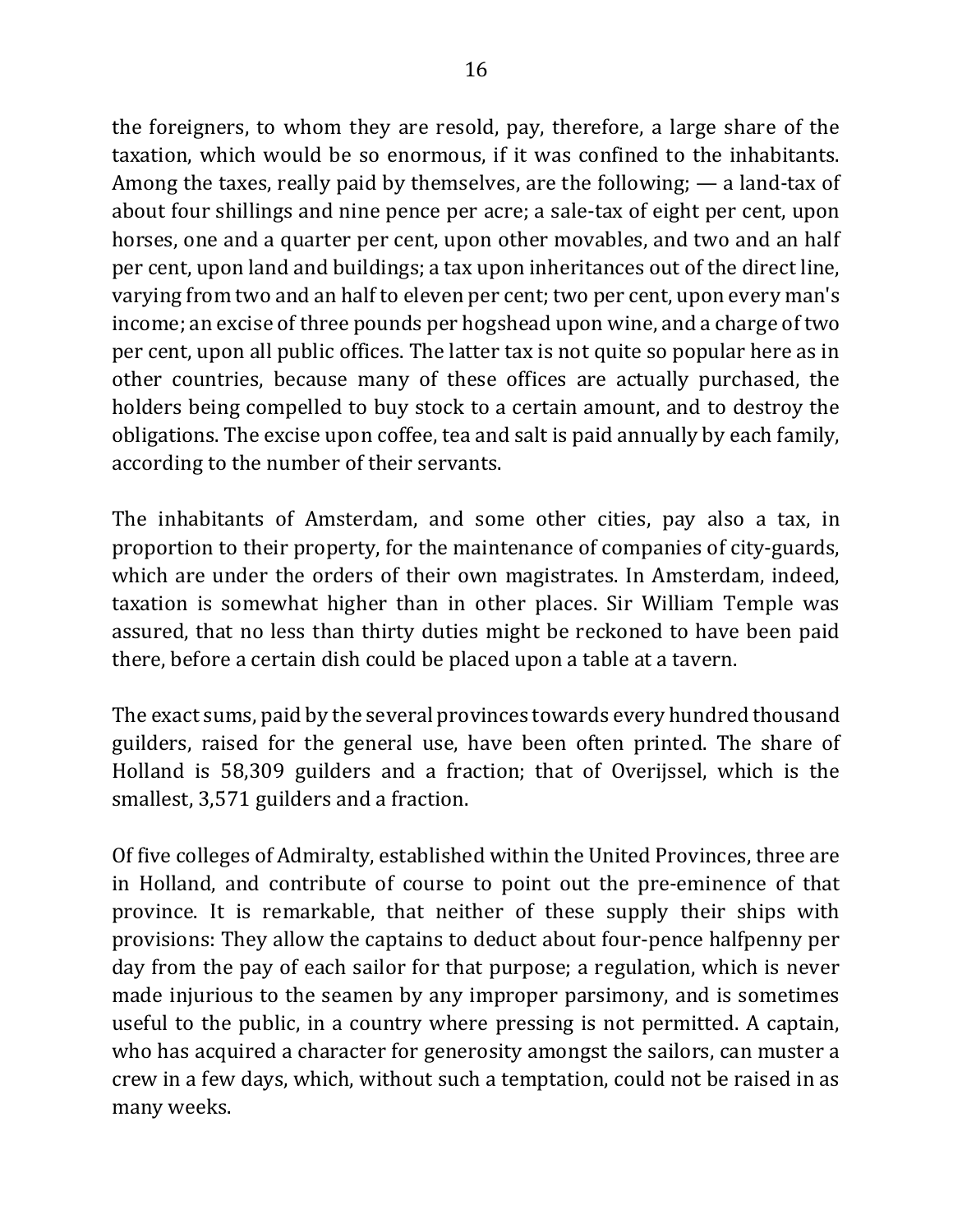We cannot speak with exactness of the prices of provisions in this province, but they are generally said to be as high as in England. The charges at inns are the same as on the roads within a hundred miles of London, or, perhaps, something more. Port wine is not so common as a wine which they call Claret, but which is compounded of a strong red wine from Valencia, mixed with some from Bordeaux. The general price for this is twenty pence English a bottle; three and four pence is the price for a much better sort. About half-a-crown per day is charged for each apartment; and *logement* [accommodation, Ed.] is always the first article in a bill.

Private families buy good claret at the rate of about eighteen pence per bottle, and chocolate for two shillings per pound. Beef is sold for much less than in England, but is so poor that the Dutch use it chiefly for soup, and salt even that which they roast. Good white sugar is eighteen pence per pound. Bread is dearer than in England; and there is a sort, called milk bread, of uncommon whiteness, which costs nearly twice as much as our ordinary loaves. Herbs and fruits are much lower priced, and worse in flavour; but their colour and size are not inferior. Fish is cheaper than in our maritime counties, those excepted which are at a great distance from the metropolis. Coffee is very cheap, and is more used than tea. No kind of meat is so good as in England; but veal is not much inferior, and is often dressed as plainly and as well as with us. The innkeepers have a notion of mutton and lamb chops; but then it is  $a$  *la Maintenon*;<sup>5</sup> and the rank oil of the paper is not a very delightful sauce. Butter is usually brought to table clarified, that is, purposely melted into an oil; and it is difficult to make them understand that it may be otherwise.

The Dutch have much more respect for English than for other travellers; but there is a jealousy, with respect to our commerce, which is avowed by those, who have been tutored to calm discussion, and may be perceived in the conversation of others, whenever the state of the two countries is noticed. This jealousy is greater in the maritime than in the other provinces, and in Amsterdam than in some of the other cities. Rotterdam has so much direct intercourse with England, as to feel, in some degree, a share in its interests.

 $5$  A la Maintenon  $-$  Savory sauce made with mushrooms, onions and béchamel sauce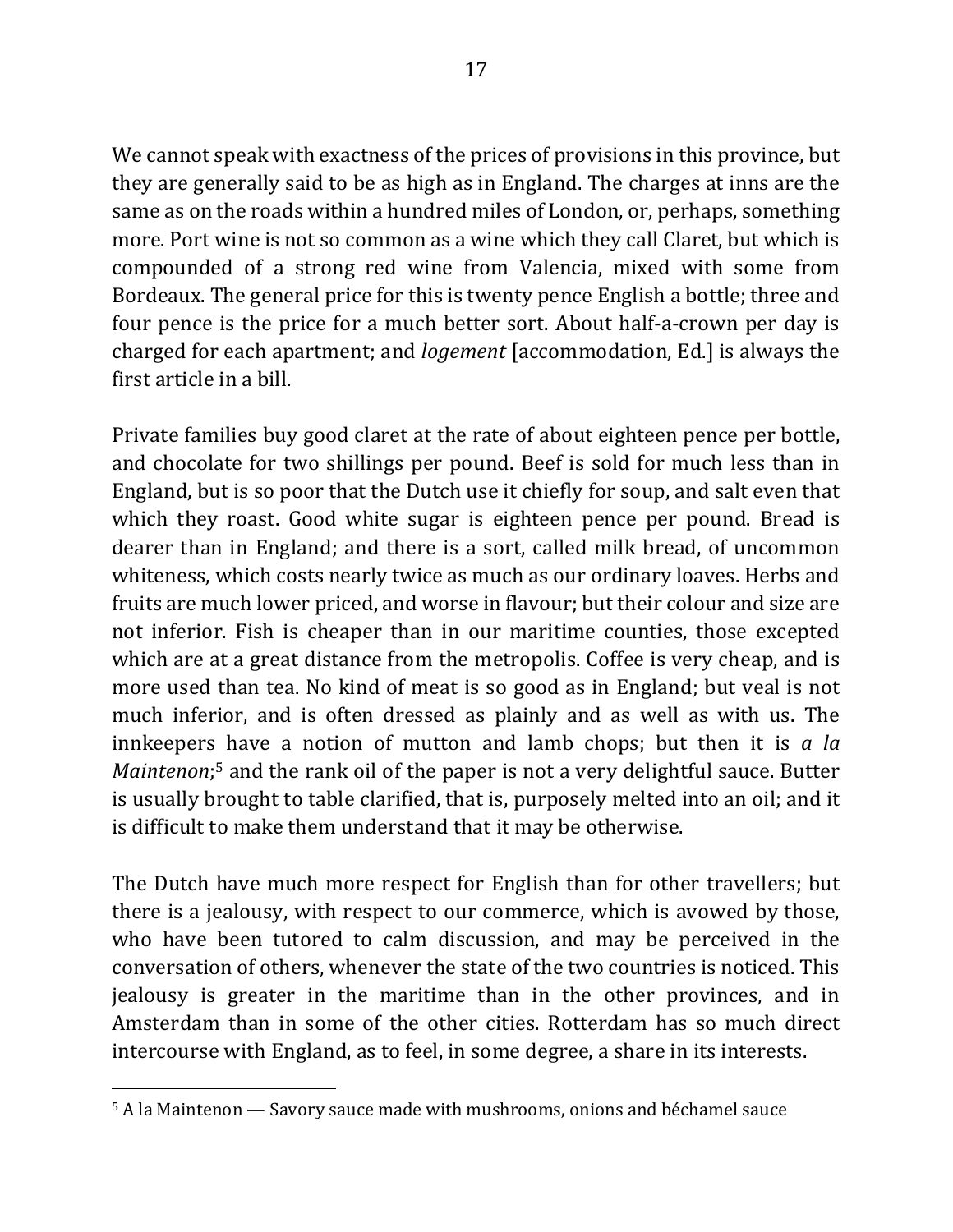Some of our excursions round Amsterdam were made in a curious vehicle; the body of a coach placed upon a sledge, and drawn by one horse. The driver walks by the side, with the reins in one hand, and in the other a wetted rope, which he sometimes throws under the sledge to prevent it from taking fire, and to fill up the little gaps in the pavement. The appearance of these things was so whimsical, that curiosity tempted us to embark in one; and, finding them laughed at by none but ourselves, the convenience of being upon a level with the shops, and with the faces that seemed to contain the history of the shops, induced us to use them again. There are great numbers of them, being encouraged by the magistrates, in preference to wheel carriages, and, as is said, in tenderness to the piled foundations of the city, the only one in Holland in which they are used. The price is eight pence for any distance within the city, and eight pence an hour for attendance.

Near Amsterdam is the small village of Ouderkirk, a place of some importance in the short campaign of 1787, being accessible by four roads, all of which were then fortified. It consists chiefly of the country houses of Amsterdam merchants, at one of which we passed a pleasant day. Having been but slightly defended, after the loss of the posts of Half Wegen and Amstelreen, it was not much injured by the Prussians; but there are many traces of balls thrown into it. The ride to it from Amsterdam is upon the cheerful banks of the Amstel, which is bordered, for more than five miles, with gardens of better verdure and richer groves than had hitherto appeared. The village was spread with booths for a fair, though it was Sunday; and we were somewhat surprised to observe, that a people in general so gravely decorous as the Dutch, should not pay a stricter deference to the Sabbath. We here took leave of some friends, whose frank manners and obliging dispositions are remembered with much more delight than any other circumstances, relative to Amsterdam.

 $-$  O  $-$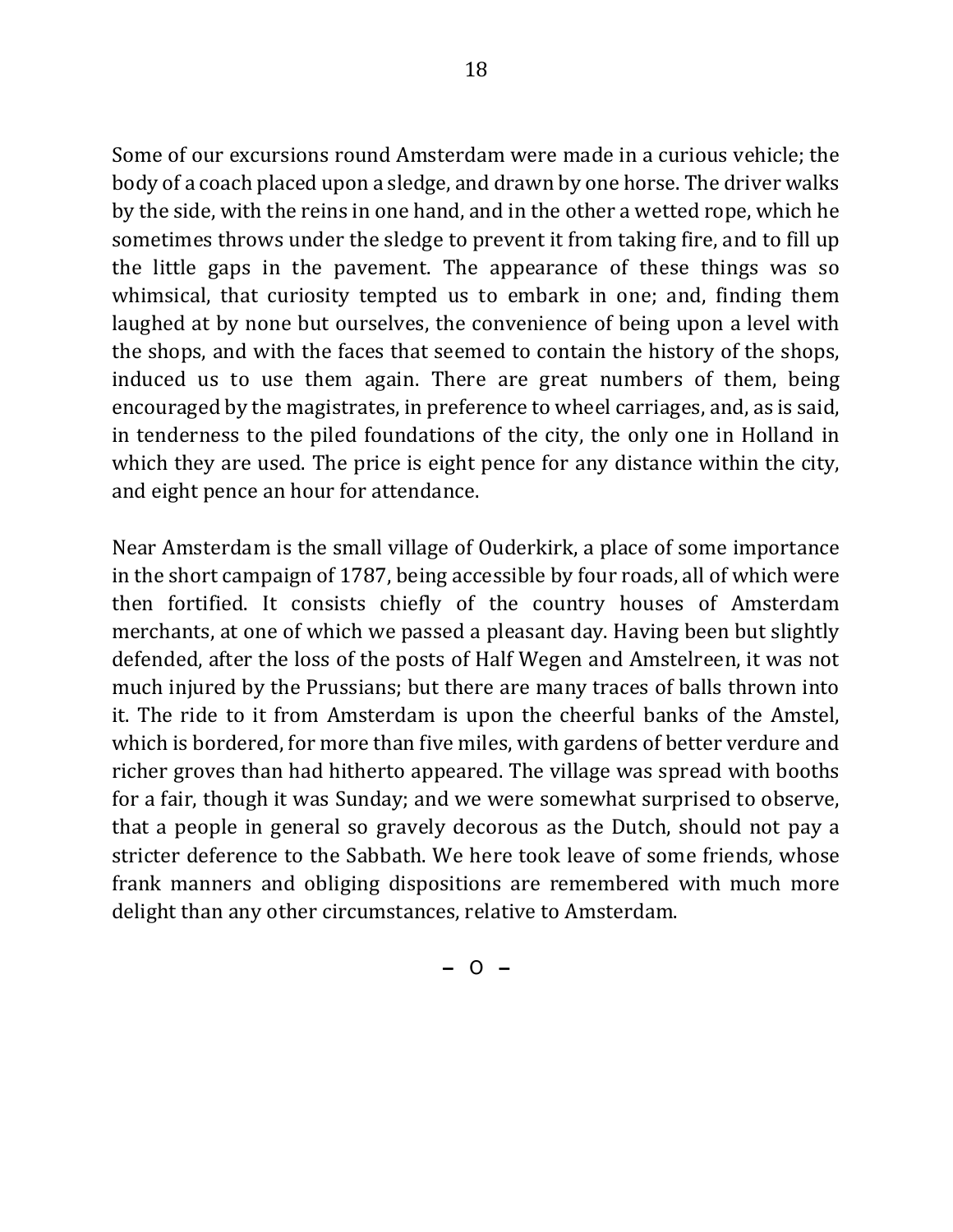### UTRECHT =======

THE passage from Amsterdam hither is of eight hours; and, notwithstanding the pleasantness of *trechtschuyt* conveyance, seemed somewhat tedious, after the habit of passing from city to city in half that time.

The canal is, however, justly preferred to others, on account of the richness of its surrounding scenery; and it is pleasing to observe how gradually the country improves, as the distance from the province of Holland and from the sea increases. Towards Utrecht, the gardens rise from the banks of the canal, instead of spreading below its level, and the grounds maintain avenues and plantations of lofty trees. Vegetation is stronger and more copious; shrubs rise to a greater height; meadows display a livelier green; and the lattice-work of the bowery avenues, which occur so frequently, ceases to be more conspicuous than the foliage.

It was Whitsuntide,<sup>6</sup> and the banks of the canal were gay with holiday people, riding in wagons and carts; the latter frequently carrying a woman wearing a painted hat as large as an umbrella, and a man with one in whimsical contrast clipped nearly close to the crown. The lady sometimes refreshed herself with a fan, and the gentleman, meanwhile, with a pipe of tobacco. Every village we passed resounded with hoarse music and the clatter of wooden shoe: among these the prettiest was Nieuversluys, bordering each side of the canal, with a white drawbridge picturesquely shadowed with high trees, and green banks sloping to the water's brim. Pleasure-boats and *trechtschuyts* lined the shores; and the windows of every house were thronged with broad faces. On the little terraces below were groups of smokers, and of girls in the neat trim Dutch dress, with the fair complexion and air of decorous modesty, by which their country-women are distinguished.

About half way from Amsterdam stands a small modern fortification; and it is an instance of Dutch carefulness, that grass had just been mowed even from the parapets of the batteries, and was made up in heaps within the works. Not far

 $6$  Whitsuntide — Christian celebration, observed seven weeks after Easter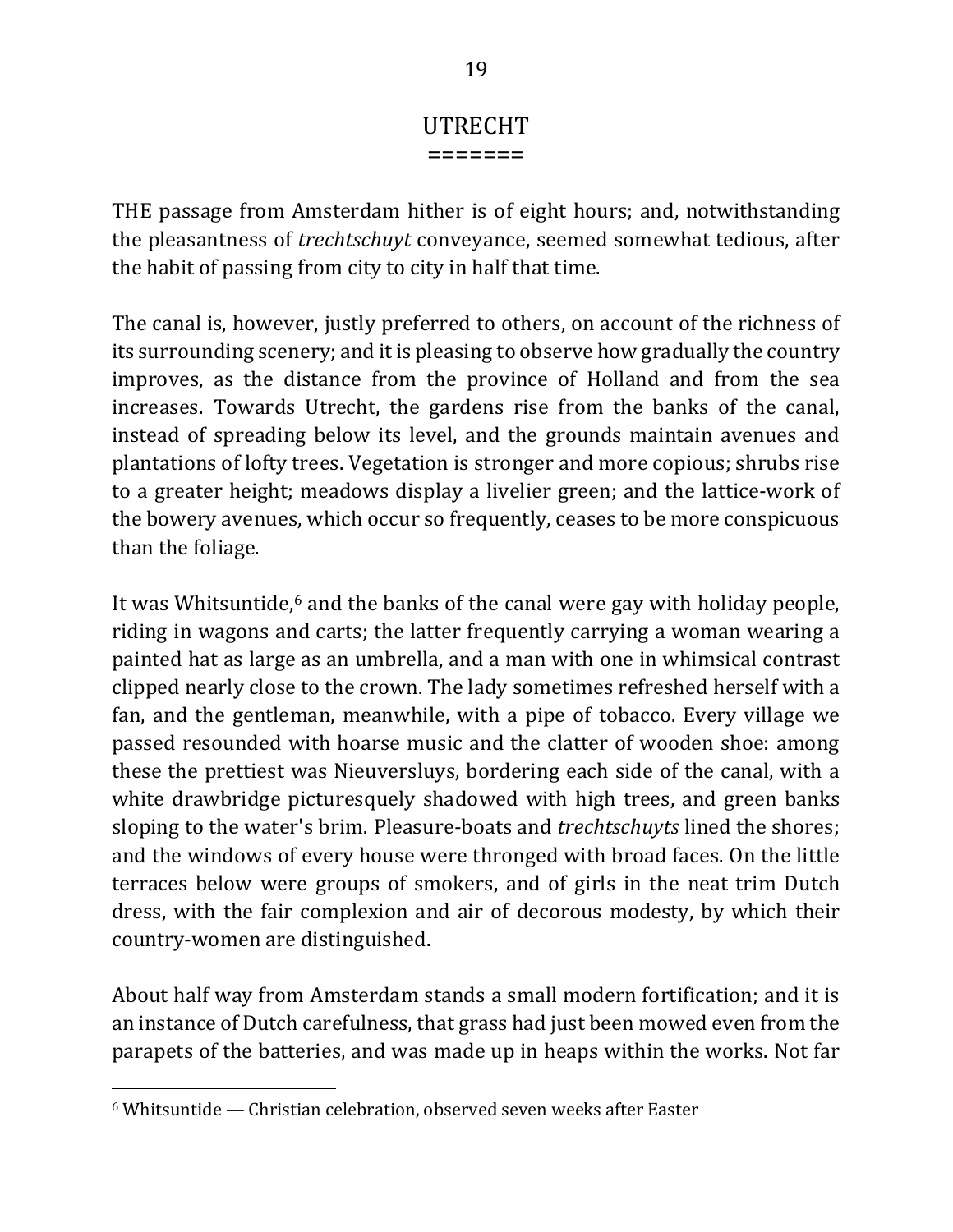from it is an ancient castle of one tower, left in the state to which it was reduced during the contest with the Spaniards.

Near Utrecht, the ground has improved so much, that nothing but its evenness distinguishes it from other countries; and, at some distance eastward, the hills of Guelderland rise to destroy this last difference. The entrance into the city is between high terraces, from which steps descend to the canal; but the street is not wide enough to have its appearance improved by this sort of approach. Warehouses, formed under the terraces, shew also that the latter have been raised more for convenience than splendor.

The steeple of the great church, formerly a cathedral, excites, in the meantime, an expectation of dignity in the interior, where some considerable streets and another canal complete the air of an opulent city. It is not immediately seen, that a great part of the body of this cathedral has been destroyed, and that the canals, being subject to tides, have dirty walls during the ebb. The splendor, which might be expected in the capital of a province much inhabited by nobility, does not appear; nor is there, perhaps, any street equal to the best of Leyden and Haerlem; yet, in general beauty, the city is superior to either of these.

We arrived just before nine, at which hour a bell rings to denote the shutting of the larger gates; for the rules of a walled town are observed here, though the fortifications could be of little other use than to prevent a surprise by horse. The *Chateau d'Anvers*, at which we lodged, is an excellent inn, with a landlord, who tells, that he has walked sixty years in his own passage, and that he had the honour of entertaining the Marquis of Granby<sup>7</sup> thirteen times, during the war of 1756. Though the Dutch inns are generally unobjectionable, there is an air of English completeness about this which the others do not reach.

Utrecht is a university, but with as little appearance of such an institution as Leyden. The students have no academical dress; and their halls, which are used only for lectures and exercises, are formed in the cloisters of the ancient cathedral. The chief sign of their residence in the place is, that the householders, who have lodgings to let, write upon a board, as is done at Leyden, *Cubicula* 

 $7$  Marquis of Granby  $-1721-1770$ ; 3rd duke of Rutland; army officer in Seven Years War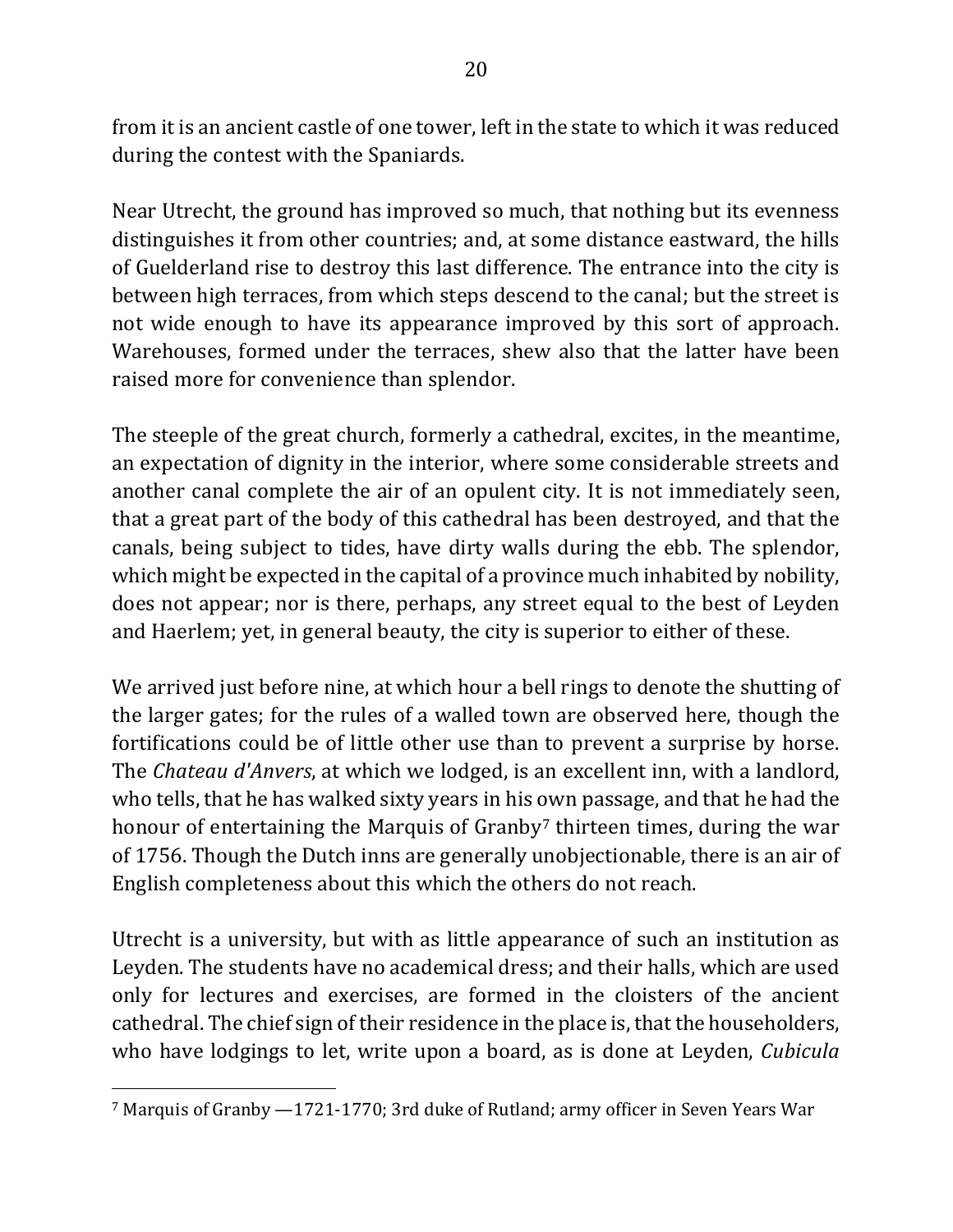*locanda*<sup>8</sup>. We were shewn round the town by a member of the university, who carefully avoided the halls; and we did not press to see them.

There are still some traces remaining of the Bishopric, which was once so powerful, as to excite the jealousy, or rather, perhaps, to tempt the avarice of Charles the Fifth, $9$  who seized upon many of its possessions. The use made of the remainder by the States General, is scarcely more justifiable; for the prebends<sup>10</sup> still subsist, and are disposed of by sale to lay canons, who send delegates to the Provincial States, as if they had ecclesiastical characters.

The substantial remains of the Cathedral are one aisle, in which divine service is performed, and a lofty, magnificent Gothic tower, that stands apart from it. The ascent of this tower is one of the talks prescribed to strangers, and, laborious as it is, the view from the summit sufficiently rewards them. A stone staircase, steep, narrow, and winding, after passing several grated doors, leads into a floor, which you hope is at the top, but which is little more than half way up. Here the family of the belfry-man fill several decently furnished apartments, and shew the great bell, with several others, the noise of which, it might be supposed, no human ears could bear, as they must, at the distance of only three, or four yards. After resting a few minutes in a room, the windows of which command, perhaps, a more extensive land view than any other inhabited apartment in Europe, you begin the second ascent by a staircase still narrower and steeper, and, when you seem to be so weary as to be incapable of another step, half the horizon suddenly bursts upon the view, and all your meditated complaints are overborne by expressions of admiration.

Towards the west, the prospect, after including the rich plain of gardens near Utrecht, extends over the province of Holland, intersected with water, speckled with towns, and finally bounded by the sea, the mists of which hide the low shores from the sight. To the northward, the Zuyder Zee spreads its haziness over Amsterdam and Naerden; but from thence to the east, the spires of Amersfoort, Rhenen, Arnheim, Nimeguen and many intermediate towns, are

<sup>&</sup>lt;sup>8</sup> *Cubicula locanda* — Latin - small rooms for rent

 $9$  Charles the Fifth  $- 1500 - 1558$ ; Holy Roman Emperor, King of Spain, ruler of Netherlands  $10$  Prebends  $-$  Stipends derived from revenues of a cathedral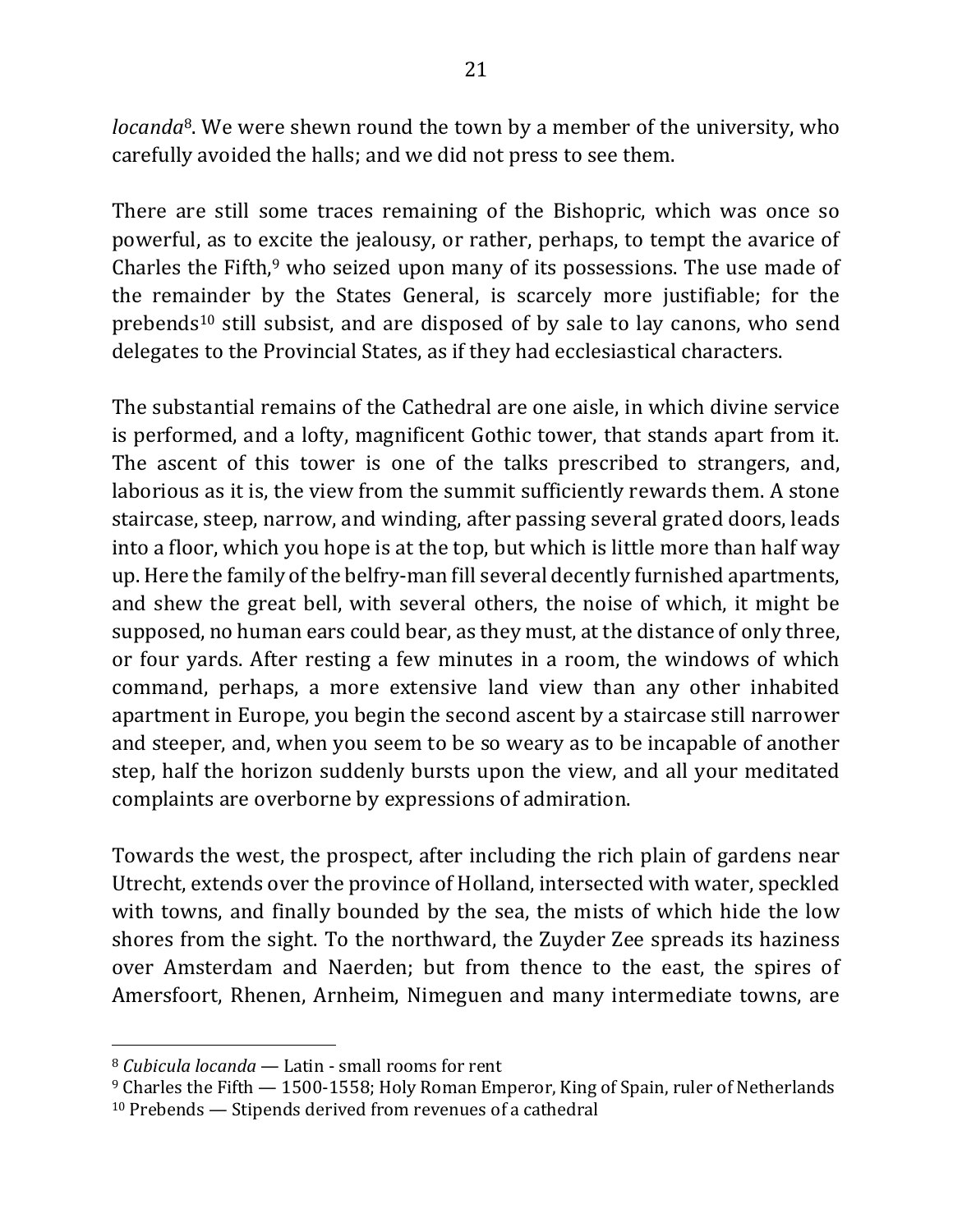seen amongst the woods and hills, that gradually rise towards Germany. Southward, the more mountainous district of Cleves and then the level parts of Guelderland and Holland, with the windings of the Waal and the Leek, in which the Rhine loses itself, complete a circle of probably more than sixty miles diameter, that strains the sight from this tremendous steeple. The almost perpendicular view into the streets of Utrecht affords afterwards some relief to the eye, but increases any notions of danger, you may have had from observing, that the openwork Gothic parapet, which alone prevents you from falling with dizziness, has suffered something in the general decay of the church.

While we were at the top, the bells struck; and, between the giddiness communicated by the eye, and the stunning effect of a sound that seemed to shake the steeple, we were compelled to conclude sooner than had been intended this comprehensive and farewell prospect of Holland.

The Mall, which is esteemed the chief ornament of Utrecht, is, perhaps, the only avenue of the sort in Europe, still fit to be used for the game that gives its name to them all.<sup>11</sup> The several rows of noble trees include, at the sides, roads and walks; but the center is laid out for the game of Mall, and, though not often used, is in perfect preservation. It is divided so as to admit of two parties of players at once, and the side-boards sufficiently restrain spectators. The Mall in St. James's Park [London, Ed.] was kept in the same state, till 1752, when the present great walk was formed over the part, which was separated by similar side-boards. The length of that at Utrecht is nearly three quarters of a mile. The luxuriance and loftiness of the trees preserve a perspective much superior to that of St. James's, but in the latter the whole breadth of the walks is greater, and the view is more extensive, as well as more ornamented.

This city, being a sort of capital to the neighboring nobility, is called the politest in the United Provinces, and certainly abounds, more than the others, with the professions and trades, which are subservient to splendor. One practice, observed in some degree, in all the cities, is most frequent here; that of bows paid to all parties, in which there are ladies, by every gentleman who passes. There are, however, no plays, or other public amusements; and the festivities,

<sup>&</sup>lt;sup>11</sup> Pall Mall — French *paille-maille* (ball-mallet), game resembling croquet